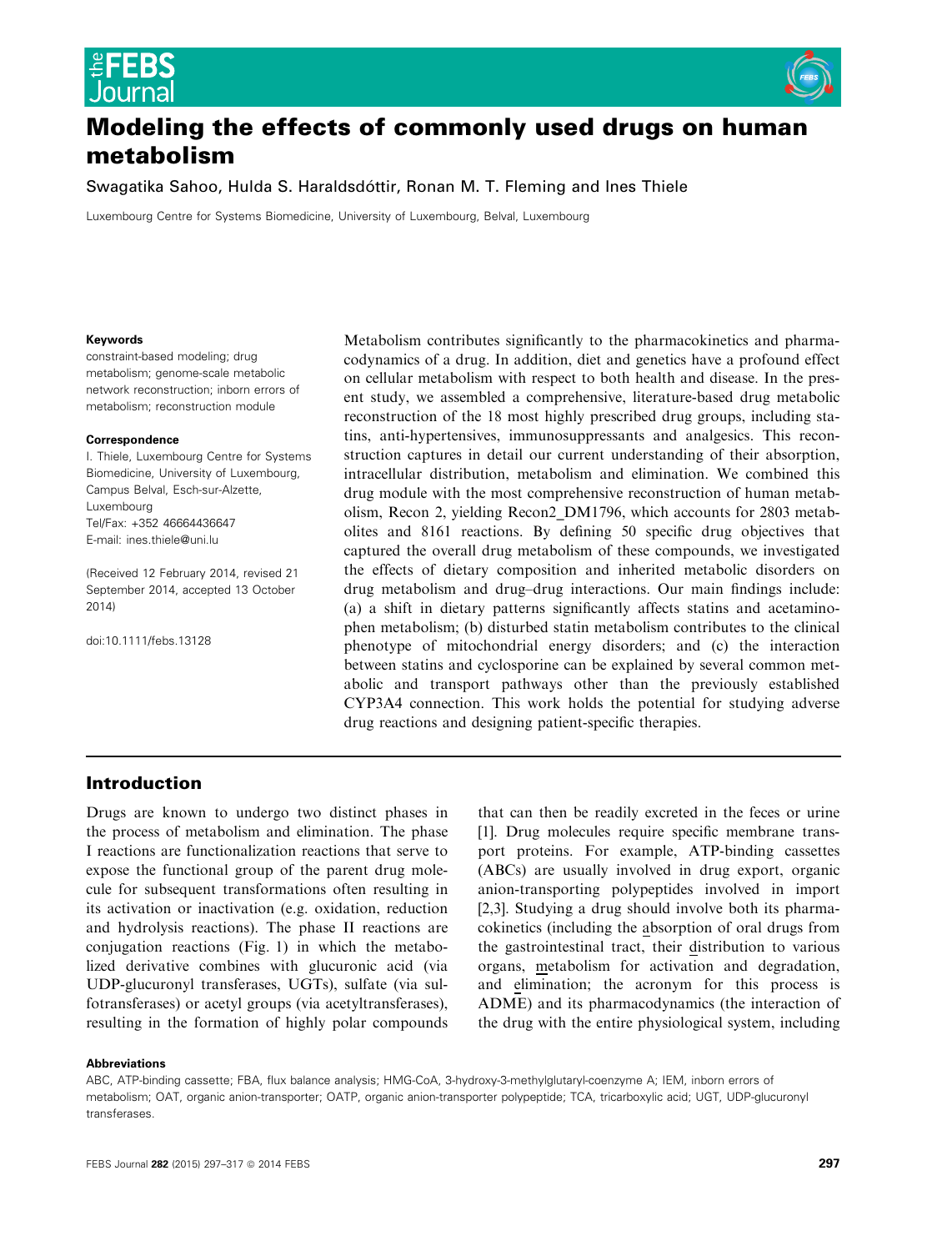

Fig. 1. A simplified overview of drug metabolism and elimination routes. (A) Orally administered drugs are primarily absorbed via the enterocytes of the small intestine, via specific transporters (e.g. SLCO2B1; GeneID: 11309). Once inside the enterocyte, phase I and phase II drug metabolizing enzymes may act on the parent form of the drug. Alternatively, the parent form may enter the portal venous blood. Specific hepatic uptake transporters (e.g. SLCO1B1; GeneID: 10599) take up the drug and its derivatives for further metabolism. The majority of the drugs undergo activation from the pro-drug to the active form in the liver and can then either exit into the hepatic vein to be exposed to systemic circulation for targeted action or enter the biliary route. Drugs can (1) enter the hepatic vein in either their parent form or (2) in their activated form, and they can also enter (3) the bile. On the other hand, drugs can undergo extensive metabolism in the liver to be released into both the hepatic vein and (4) the bile. Once inside the bile canaliculus, the drugs can either enter into (5) the enterohepatic re-circulation or be excreted in 6) the feces. Drugs exposed to the systemic circulation usually exit through (7) the renal route, via the urine. (B) Drugs undergo biotransformation from a lipophilic state to a polar state, which further aids in their easy excretion. A phase I reaction is shown (i.e. the oxidation of a drug molecule that is catalyzed by enzymes of the cytochrome P450 family) (CYP450), followed by a phase II reaction (i.e. glucuronidation catalyzed by UGT). Both of these reactions occur in the endoplasmic reticulum (ER) of either the enterocytes or the hepatocytes.

its intended target), which, together, initiate its biochemical and physiological responses in the body [1]. Various factors can affect drug action, such as age, gender, genetics, diet, disease and hormonal status, which can either potentiate or inhibit the required drug effect [1]. For example, the interaction of drugs with certain dietary components (e.g. grape fruit juice, watercress, vitamin C and cruciferous vegetables) or feeding states (e.g. a fully-fed state versus a starvation state) is well documented [4,5]. Additionally, disease states, particularly those involving the liver, have been known to interfere with the actions of a drug [1]. Furthermore, reports have shown the association of inborn errors of metabolism (IEMs) with drugs, after the administration of either a single drug or multiple drugs [6–8]. IEMs are metabolic disorders that are characterized by a specific gene mutation leading to a metabolic block in downstream metabolic pathways.

A genome-scale metabolic reconstruction captures the genomic, physiological and biochemical knowledge of the target organism [9]. More than 100 genome-scale metabolic reconstruction have been published, including for humans [10]. The most recent human metabolic reconstruction, Recon 2 [10], represents a significant

expansion of content and knowledge compared to the previous version, Recon 1 [11]. Recon 2 comprises 7440 reactions, distributed over eight subcellular compartments/organelles (the cytoplasm, mitochondria, nucleus, endoplasmic reticulum, peroxisomes, lysosomes, Golgi apparatus and extracellular space) and 1789 unique genes. The reactions represent biochemical transformations occurring in any human cell, making Recon 2 highly compliant for studying drug metabolism, which occurs in both hepatic and extrahepatic tissues (e.g. the small intestine, kidney, lung and heart) [12]. Both the current human metabolic reconstruction and its predecessor have been used to investigate the role of IEMs [10,13,14], off-target drug effects [15] and to predict novel drug targets [16–23]. Furthermore, the liver-specific metabolic network, HepatoNet1 [24], has been combined with a whole-body physiology-based pharmacokinetic model to study the toxic effects of drugs [25]. To date, no study has investigated the metabolic load of drug metabolism itself using a genome-scale human metabolic reconstruction.

In the present study, we investigate *in silico* whether the genetic background and the dietary intake of an individual will alter the efficiency with which a drug is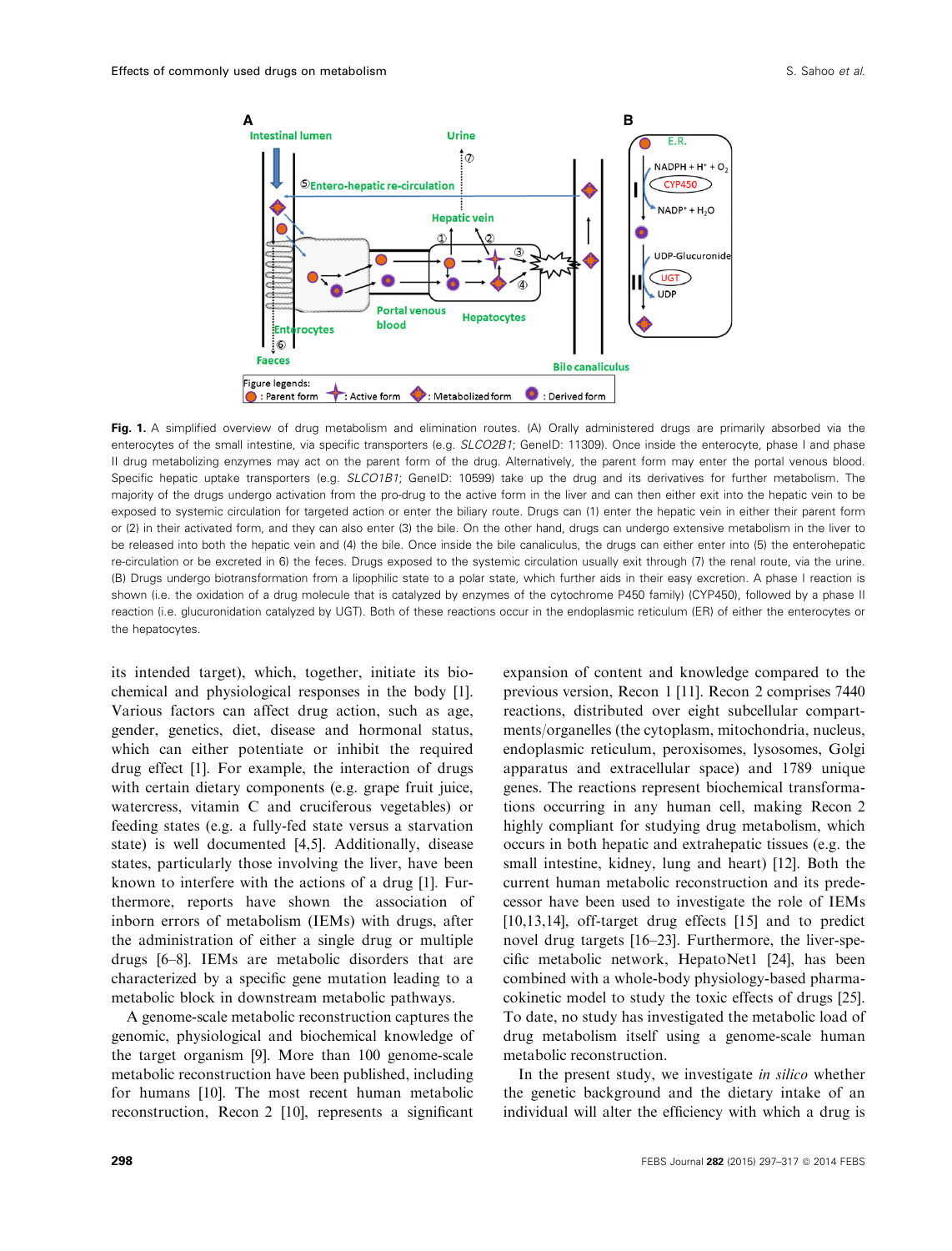converted into its active form or cleared from the body. Therefore, we assembled a comprehensive, literature-based drug metabolic reconstruction that allowed for the analysis of the effects of dietary composition and inherited metabolic disorders on drug metabolism and drug–drug interactions.

# Results

The present study describes a manually assembled metabolic reconstruction for the five most highly prescribed drug groups. This reconstruction captures in detail our current understanding of the absorption, intracellular distribution, metabolism and elimination of drugs belonging to these five groups. We combined this drug module with the recently published community-driven human metabolic reconstruction, Recon 2, and used the combined reconstruction and in silico model, Recon2\_DM1796, to study: (a) the role of diet in the metabolization of drugs; (b) the effect of preexisting genetic deficiencies on drug metabolic patterns; and (c) the effect of pre-existing genetic deficiencies on drug–drug metabolic interactions.

# Reconstruction of drug metabolism

We present the first extensive metabolic reconstruction of the five most commonly used drug groups (Tables 1 and S1). The reconstruction was built through an extensive manual curation of the available scientific literature. These drug groups comprise 18 drug compounds (Table 2): (a) the statin group, which is composed of eight anti-hypercholesterolemic compounds; (b) the anti-hypertensive group, composed of

Table 1. Statistics of the drug reconstruction module and Recon2 DM1796 (drug module + Recon 2).

| Components                              | Drug module                   | Recon2 DM1796             |
|-----------------------------------------|-------------------------------|---------------------------|
| Total number of<br>metabolic reactions  | 187                           | 4489                      |
| Total number of<br>transport reactions  | 386                           | 2782                      |
| Number of exchange/<br>demand reactions | 148                           | 890                       |
| Total number of unique<br>metabolites   | 210 (177 drug<br>metabolites) | 2803                      |
| Total number of<br>unique genes         | 57                            | 1796 (seven<br>new genes) |
| Number of<br>compartments               | 5                             | 8                         |
| References                              | 259ª                          | $>1500^{\circ}$           |

<sup>a</sup> Peer-reviewed journal articles, primary literature and books.

losartan, torasemide and nifedipine; (c) the immunosuppressant group, composed of cyclosporine and tacrolimus; (d) the analgesic group, which is composed of ibuprofen and acetaminophen; and (e) a miscellaneous group, consisting of anti-diabetic (gliclazide), sedative (midazolam) and anti-hyperuricemic (allopurinol) drugs. Information from more than 250 peerreviewed research articles and books has been used to capture the known metabolic fate of these drugs in great detail in the small intestine and the liver (Tables 1 and S1). Below, we provide a short summary of the various drug metabolism and transport pathways included in the reconstruction. A description of the possible elimination routes is provided in Table S1 and Fig. 1.

# The statin group

Statins are a group of drugs that target the key enzyme of the de novo cholesterol biosynthetic pathway: 3-hydroxy-3-methylglutaryl-coenzyme A (HMG-CoA) reductase (EC 1.1.1.88, EC 1.1.1.34). They principally comprise eight drug compounds (Table 2) and are mainly used to treat hypercholesterolemia and coronary atherosclerosis, with the liver as the target organ [26]. Most of the currently used statins have some adverse drug actions. For example, rhabdomyolysis is a common side effect of cerivastatin, which led to its withdrawal in 2001 [27]. Although all statins are administered in their active form, lovastatin and simvastatin are given as pro-drugs [26]. All statins exhibit two chemically different forms, an acid and a lactone form, with the acid form being biologically more potent [28,29]. The chief metabolic reactions/pathways in which these forms participate are: (a) oxidation; (b) b-oxidation (pravastatin, fluvastatin); (c) glucuronidation; (d) interconversion between acid and lactone forms; (e) isomerization; (f) aromatization (pravastatin, fluvastatin); and (g) demethylation (cerivastatin and rosuvastatin; Fig. 2A). These reactions are most often catalyzed by enzymes encoded by genes of the CYP and UGT families, as well as genes involved in fatty acid oxidation (Tables 2 and S1). The drug module captures all of the known metabolic pathways of each of these statin drugs in the form of 94 metabolic reactions, leading to the formation of eight metabolites by lovastatin, 12 by simvastatin, 10 by atorvastatin, 13 by pravastatin, 15 by fluvastatin, seven by cerivastatin, three by rosuvastatin and five by pitavastatin (Table S1). The metabolism of these statins is important for their conversion into active forms to act on the target enzyme, as well as for their effective elimination. Most of the conversion of statins into their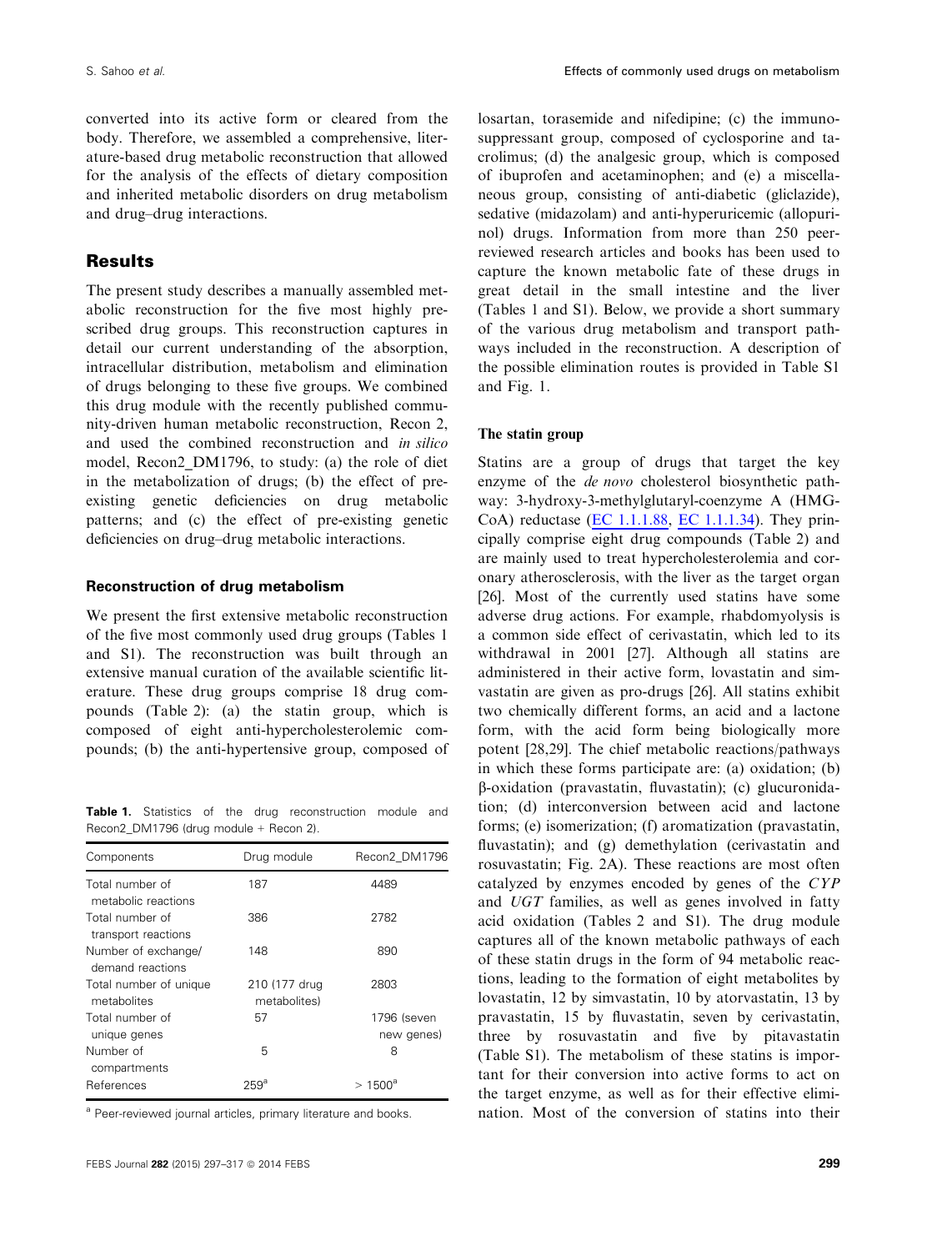# Table 2. Drugs included in the drug reconstruction with their corresponding metabolic and transport genes.

|                    | Drug<br>common |                  |                                                                                                                                                                                                                                                                                                                                    |                       |
|--------------------|----------------|------------------|------------------------------------------------------------------------------------------------------------------------------------------------------------------------------------------------------------------------------------------------------------------------------------------------------------------------------------|-----------------------|
| Drug group         | name           | ATC code         | Genes encoding metabolic and transport proteins                                                                                                                                                                                                                                                                                    | References            |
| <b>Statins</b>     | Lovastatin     | C10AA02          | CYP3A4 (GenelD: 1576), CYP3A5 (GenelD: 1577),<br>CYP2C8 (GenelD: 1558), ABCB1 (GenelD:5243)                                                                                                                                                                                                                                        | $[2, 111 - 113]$      |
|                    | Simvastatin    | C10AA01          | CYP3A4 (GenelD: 1576), CYP3A5 (GenelD: 1577),<br>UGT1A1 (GenelD:54658), UGT1A3 (GenelD:54659),<br>ABCB1 (GenelD:5243)                                                                                                                                                                                                              | [114, 115]            |
|                    | Atorvastatin   | C10AA05          | CYP3A4 (GenelD: 1576), CYP3A5 (GenelD: 1577),<br>CYP2C8 (GenelD: 1558), UGT1A3 (GenelD: 54659),<br>UGT1A4 (GenelD: 54657), UGT1A1 (GenelD: 54658),<br>UGT1A8 (GenelD: 54576), UGT2B7 (GenelD: 7364),<br>UGT1A9 (GenelD: 54600), SLCO1B1 (GenelD: 10599),<br>SLCO2B1 (GenelD: 11309), ABCB1 (GenelD: 5243)                          | $[112, 115 - 117]$    |
|                    | Pravastatin    | C10AA03          | CYP3A4 (GenelD: 1576), CYP3A5 (GenelD: 1577),<br>SLCO1B1 (GenelD: 10599), SLCO2B1 (GenelD: 11309),<br>ABCB11 (GenelD: 8647), ABCB1 (GenelD: 5243),<br>ABCC2 (GenelD: 1244), ABCG2 (GenelD: 9429)                                                                                                                                   | [2, 111, 118]         |
|                    | Fluvastatin    | C10AA04          | CYP3A4 (GenelD: 1576), CYP3A5 (GenelD: 1577),<br>CYP2C8 (GenelD: 1558), CYP2C9 (GenelD: 1559),<br>CYP2D6 (GenelD: 1565), CYP2C19 (GenelD: 1557),<br>SLCO1B3 (GenelD: 28234), SLCO2B1 (GenelD: 11309),<br><i>ABCB11</i> (GenelD: 8647)                                                                                              | [112, 119, 120]       |
|                    | Cerivastatin   | C10AA06          | CYP3A4 (GenelD: 1576), CYP3A5 (GenelD: 1577),<br>CYP2C8 (GenelD: 1558), UGT1A1 (GenelD: 54658),<br>UGT1A3 (GenelD: 54659), SLCO1B1 (GenelD: 10599),<br>ABCB11 (GenelD: 8647), ABCB1 (GenelD: 5243),<br>ABCC2 (GeneID: 1244), ABCG2 (GeneID: 9429)                                                                                  | [2, 112, 121]         |
|                    | Pitavastatin   | C10AA08          | CYP3A4 (GenelD: 1576), CYP3A5 (GenelD: 1577),<br>CYP2C8 (GenelD: 1558), CYP2D6 (GenelD: 1565),<br>UGT1A1 (GenelD: 54658), UGT1A3 (GenelD: 54659),<br>UGT2B7 (GenelD: 7364), UGT1A4 (GenelD: 54657),<br>UGT1A6 (GenelD: 54578), SLCO1B3 (GenelD: 28234),<br>SLCO2B1 (GenelD: 11309), ABCB11 (GenelD: 8647),<br>ABCG2 (GenelD: 9429) | [2, 122, 123]         |
|                    | Rosuvastatin   | C10AA07          | CYP2C9 (GenelD: 1559), CYP2C19 (GenelD: 1557),<br>SLCO1B1 (GenelD: 10599), SLCO1B3 (GenelD: 28234),<br>SLCO2B1 (GenelD: 11309), ABCG2 (GenelD: 9429)                                                                                                                                                                               | [2, 124, 125]         |
| Anti-hypertensive  | Losartan       | C09CA01          | CYP3A4 (GenelD: 1576), CYP2C9 (GenelD: 1559),<br>UGT1A3 (GeneID:54659), UGT2B7 (GeneID:7364),<br>UGT1A10 (GenelD: 54575), UGT1A1 (GenelD: 54658),<br>UGT1A4 (GenelD: 54657), UGT1A7 (GenelD: 54577),<br><i>UGT1A8</i> (GeneID: 54576), <i>UGT1A9</i> (GeneID: 54600),<br>UGT2B17 (GenelD: 7367), ABCB1 (GenelD: 5243)              | [2, 126, 127]         |
|                    | Torasemide     | C03CA04, C03CA01 | CYP2C9 (GenelD: 1559), SLCO1B1 (GenelD: 10599),<br>SLC22A6 (GenelD: 9356)                                                                                                                                                                                                                                                          | [2,32,96]             |
|                    | Nifedipine     | C08CA05          | CYP3A4 (GenelD: 1576), CYP3A5 (GenelD: 1577)                                                                                                                                                                                                                                                                                       | [128, 129]            |
| Immunosuppressants | Cyclosporine A | L04AD01, S01XA18 | CYP3A4 (GenelD: 1576), CYP3A5 (GenelD: 1577),<br>ABCB1 (GeneID: 5243)                                                                                                                                                                                                                                                              | [2, 37]               |
|                    | Tacrolimus     | D11AX14, L04AA05 | CYP3A4 (GenelD: 1576), CYP3A5 (GenelD: 1577),<br>ABCB1 (GeneID: 5243)                                                                                                                                                                                                                                                              | [2,38]                |
| Analgesics         | Ibuprofen      | C01EB16          | ACOT2 (GeneID: 10965), ACOT4 (GeneID: 122970),<br>ACOT11 (GenelD: 26027), ACOT8 (GenelD: 10005),<br>AMACR (GenelD: 23600), UGT1A3 (GenelD: 54659),<br>UGT1A9 (GeneID: 54600), UGT2B7 (GeneID: 7364),<br>CYP2C9 (GenelD: 1559), CYP2C8 (GenelD: 1558),                                                                              | [41, 43, 45, 51, 130] |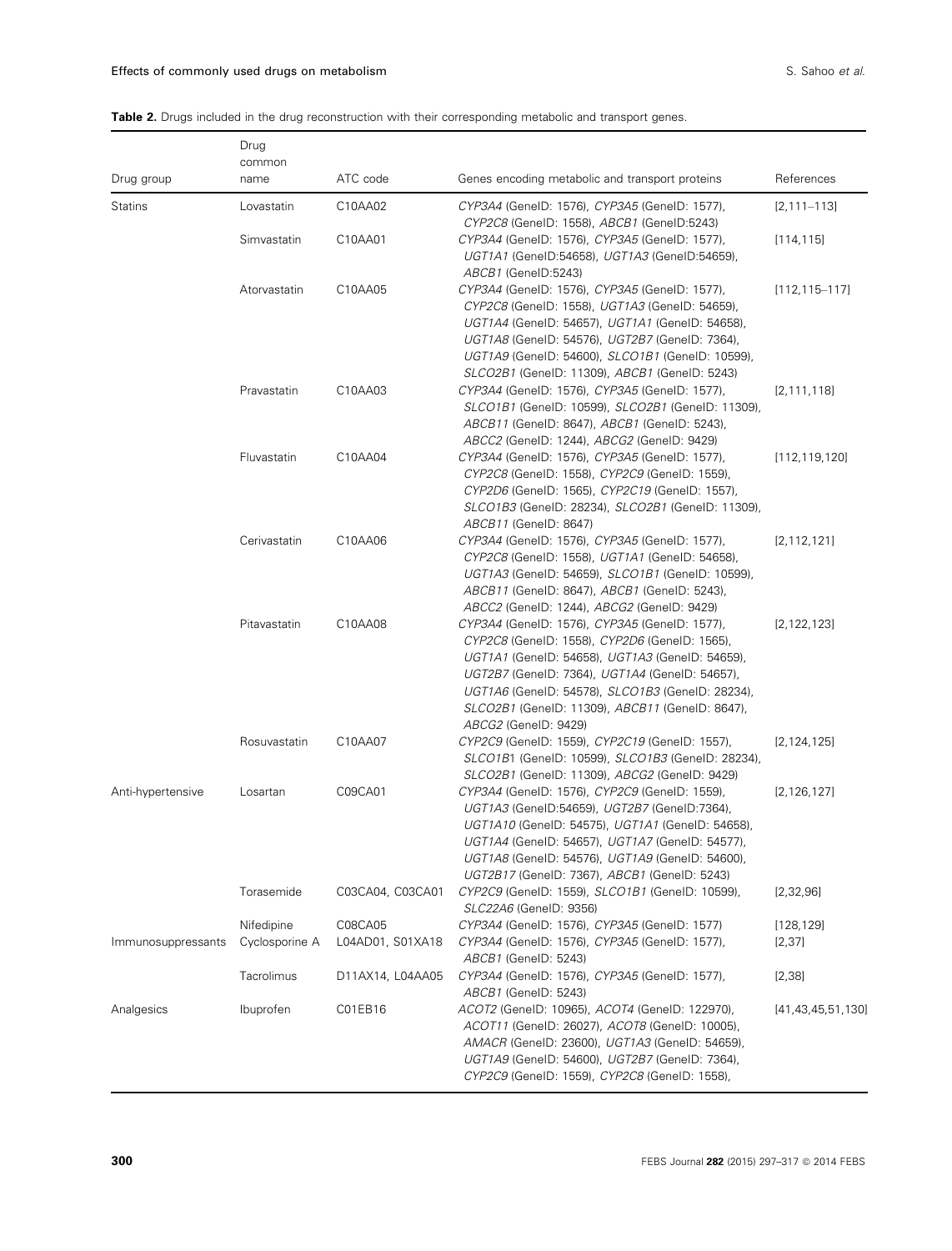Table 2. (Continued).

| Drug group    | Drug<br>common<br>name | ATC code | Genes encoding metabolic and transport proteins                                                                                                                                                                                                                                                                                                                | References        |
|---------------|------------------------|----------|----------------------------------------------------------------------------------------------------------------------------------------------------------------------------------------------------------------------------------------------------------------------------------------------------------------------------------------------------------------|-------------------|
|               |                        |          | CYP3A4 (GenelD: 1576), CYP2C19 (GenelD: 1557),<br><i>SLC22A6</i> (GenelD: 9356)                                                                                                                                                                                                                                                                                |                   |
|               | Acetaminophen          | N02BE01  | <i>SULT1</i> (GenelD: 6817), <i>UGT1A1</i> (GenelD: 54658),<br>UGT1A6 (GenelD: 54578), UGT1A9 (GenelD: 54600),<br>UGT1A10 (GenelD: 54575), CYP2E1 (GenelD: 1571),<br>CYP1A2 (GenelD: 1544), CYP2A6 (GenelD: 1548),<br>CYP2D6 (GenelD: 1565), CYP3A4 (GenelD: 1576),<br>ABCC3 (GenelD: 8714), MRP2 (GenelD: 1244),<br>BCRP (GenelD: 9429), ABCB1 (GenelD: 5243) | [2,49,50,131,132] |
| Miscellaneous | Gliclazide             | A10BB09  | CYP2C9 (GenelD: 1559), CYP2C18 (GenelD: 1562),<br>CYP2C19 (GenelD: 1557), CYP2C8 (GenelD: 1558),<br>CYP2D6 (GenelD: 1565)                                                                                                                                                                                                                                      | [56, 57]          |
|               | Midazolam              | N05CD08  | CYP3A4 (GenelD: 1576), CYP3A5 (GenelD: 1577),<br>UGT1A4 (GenelD: 54657), UGT2B4 (GenelD: 7363),<br>UGT2B7 (GenelD: 7364), ABCB1 (GenelD: 5243)                                                                                                                                                                                                                 | [58]              |
|               | Allopurinol            | M04AA01  | XDH (GenelD: 7498), AOX1 (GenelD: 316)                                                                                                                                                                                                                                                                                                                         | [55]              |



Fig. 2. Involvement of endogenous metabolites in the xenobiotic metabolism. (A) S-adenosyl-homocysteine is an important cofactor for the demethylation reactions of a majority of drugs, including, cerivastatin, rosuvastatin, cyclosporine, nifedipine and tacrolimus. Additionally, the drug transporters highlighted in green involve cosubstrates that are important endogenous metabolites (e.g.  $\alpha$ ketoglutarate in the TCA cycle). (B) Sulfur-containing amino acids are a source of endogenous 3'-phosphonato-5'-adenylyl sulfate (paps), which is involved in the sulfation of acetaminophen metabolites, ultimately leading to their excretion. The sulfur flows from the dietary sources to paps and then to acetaminophen metabolites. SADT, sulfate adenylyl transferase (EC 2.7.7.4); ADSK, adenylyl-sulfate kinase (EC-2.7.1.25).

derivative metabolites occurs in the liver. Small intestinal enterocytes also contribute in part to the oxidation, interconversion between acid and lactone forms, as well as isomerization of lovastatin, atorvastatin and pravastatin. Distinct membrane transporters exist for all of the discussed statins, including for lovastatin and simvastatin, which are lipophilic statins that can cross cell membranes with ease.

The transporters are from the organic aniontransporter polypeptide (OATPs) family, the organic anion-transporter (OATs) family or the ABC family. Different representatives are known to transport different statins (Table 2). The various drug-derived compounds of all the statins follow both biliary and renal routes (Figs 1 and 2A). Generally, the transporters of the renal route are OATPs and the transporters of the biliary route are ABCs [3]. Alternatively, a few statins and their metabolites can also undergo enterohepatic re-circulation (e.g. pravastatin) [30]. The drug reconstruction captures 103 extracellular transport reactions for the transport of statins and their metabolites between the cytosol and the extracellular space.

#### The anti-hypertensive group

The anti-hypertensives are represented by three drugs (Table 2) and are mainly used in the treatment of hypertension, congestive heart failure and angina. Losartan inhibits the binding of angiotensin II, a peptide hormone, to the angiotensin II type 1 receptor. Torasemide inhibits the  $\overline{Na}^+/K^+/2CI^-$  transport system in the kidney and nifedipine blocks <sup>L</sup>-type calcium channels. The chief metabolic pathways contained in the drug reconstruction are: (a) oxidation; (b) glucuronidation (losartan); (c) tolyl methyl hydroxylation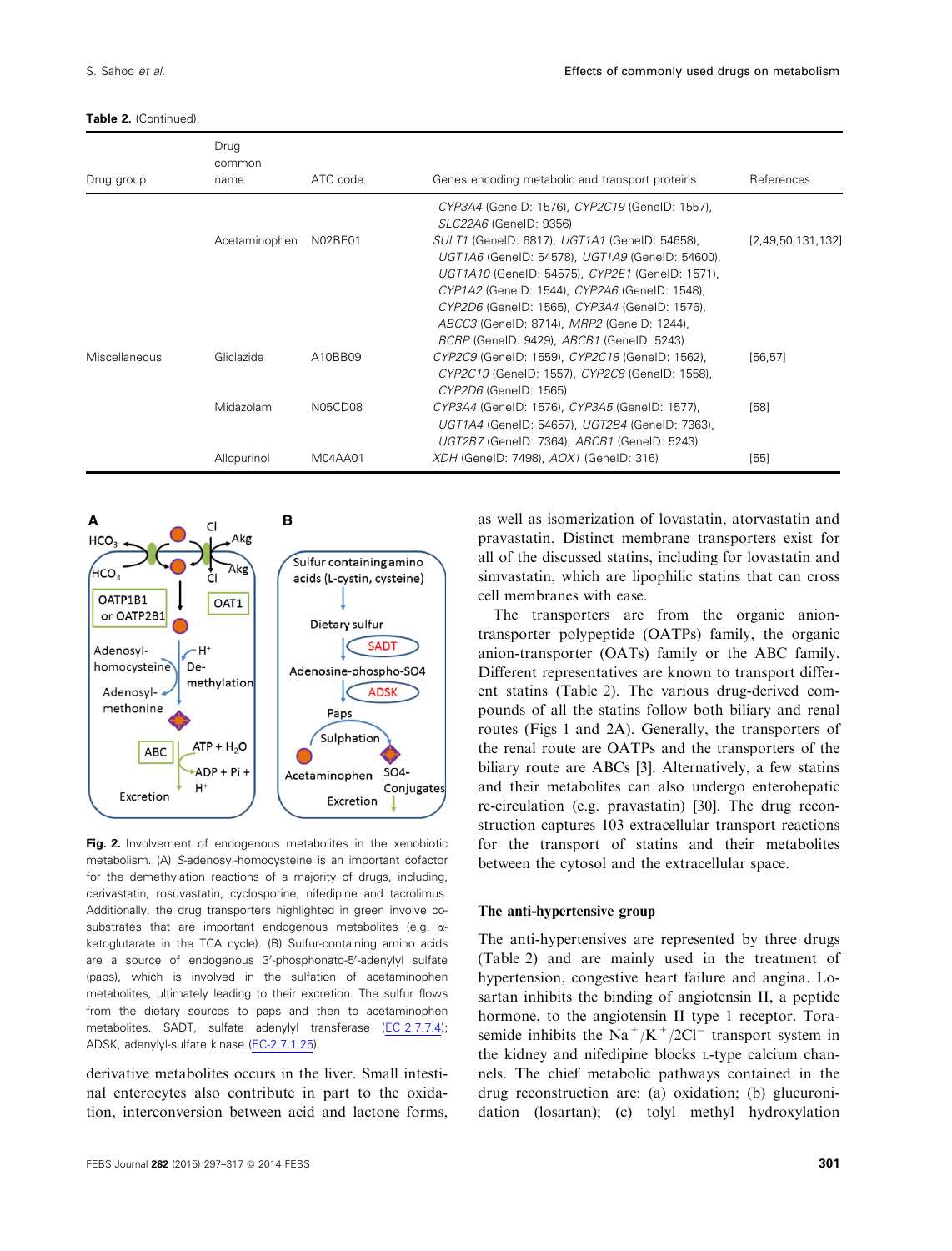(torasemide); (d) lactonization (nifedipine); and (e) demethylation (nifedipine) (Fig. 2A). These are pathways represented by 14 metabolic reactions, catalyzed by enzymes encoded by the CYP2C and CYP3A gene families (Tables 2 and S1). These reactions lead to the formation of seven metabolites for losartan, three metabolites for torasemide and four metabolites for nifedipine. The oxidation of the parent forms of the drugs, such as losartan and torasemide, produces active metabolites (losartan-E3174/losartan-M6 [31]; torasemide-M3 [32]), which are equally active against their respective targets. The three anti-hypertensives and their derived metabolites are mostly excreted via the renal route. However, losartan in the parent form has also been recovered in bile, where it is transported with the ABCB1 transporter (GeneID: 5243) [2]. Although the majority of the efflux transporters remain unknown, the hepatic uptake transporter has been identified as the organic anion transporter, OAT1 (SLC22A6; GeneID: 9356) [33]. A total of 24 extracellular transport reactions were captured for this group in the drug reconstruction.

# The immunosuppressant group

Cyclosporine A and tacrolimus are the representatives of the immunosuppressant group used in our drug reconstruction. Both of these drugs are administered to inhibit interleukin 2 transcription and T-lymphocyte activation. Cyclosporine A binds to cyclophilin, a peptidyl prolyl isomerase [34,35], whereas tacrolimus binds to the tacrolimus-binding protein. These drug– receptor complexes inhibit calcineurin, a protein phosphatase, and thus restrain a number of transcriptional events [36]. Immunosuppressants are used in rheumatoid arthritis, severe psoriasis and to prevent graft rejection. Metabolic pathways for these drugs include: (a) oxidation (cyclosporine, tacrolimus); (b) demethylation (cyclosporine, tacrolimus) (Fig. 2A); and (c) sulfation and glucuronidation (cyclosporine). These reactions are catalyzed by enzymes encoded by CYP3A4 (GeneID: 1576) and CYP3A5 (GeneID: 1577) for both drugs [37,38], leading to the formation of 14 metabolites by cyclosporine and eight metabolites by tacrolimus. These pathways are described with 27 metabolic reactions in the drug reconstruction. Precise transporters for cyclosporine and tacrolimus have not been identified; however, both of these drugs are relatively lipophilic with high permeability, and their metabolites follow both renal and biliary routes for excretion [39,40]. Consequently, 44 extracellular transport reactions were defined (Table S1). Details of their elimination routes are provided in Fig. 1.

#### The analgesic group

Analgesics are used for pain relief. Ibuprofen and acetaminophen are the most commonly used drugs of this group. Although ibuprofen inhibits both cyclooxygenase 1 and 2 (EC 1.14.99.1) [41], acetaminophen selectively inhibits cyclooxygenase 2 [42] and is therefore widely used for fever and pain. Ibuprofen mainly undergoes: (a) chiral inversion; (b) glucuronidation; and (c) oxidation [43,44]. These transformations are catalyzed by racemase (EC 5.1.99.4) [45], UDP-glucuronosyltransferases (EC 2.4.1.17) [46] and mono-oxygenase  $(EC 1.14.14.1)$  [47], which are encoded by multiple genes of the *ACOT*, UGT and CYP families, respectively (Tables 2 and S1). The metabolism of acetaminophen can be broadly classified as both: (a) non-oxidative and (b) oxidative. The majority of the drug (approximately 80%) undergoes non-oxidative metabolism [48], which consists of sulfation, catalyzed by sulfotransferase 1 (SULT1; GeneID: 6817, EC 2.8.2.1) (Fig. 2B) [49], and glucuronidation, catalyzed by UDP-glucuronosyltransferases that are encoded by various UGTs (Table 2) [50]. By contrast, the oxidative metabolism is catalyzed via cytochrome P450 family proteins (i.e. the CYP1, CYP2 and CYP3 families) (Tables 2 and S1). Accordingly, the drug reconstruction captures 32 metabolic reactions for the analgesic group, comprising 16 different metabolites each from ibuprofen and acetaminophen. With respect to the elimination route, ibuprofen and its metabolites primarily follow the renal route, whereas  $\leq 1\%$  of the parent drug follows the biliary route [44]. Although ibuprofen can diffuse into the intestinal cells, the organic anion transporter, OAT1 (SLC22A6; GeneID: 9356) mediates its transport in the kidney [51] and liver [52]. In the case of acetaminophen, both a passive transport process [48] and active transport via various ABC transporters (Table 2) have been reported [2,48]. The majority of acetaminophen metabolites follow the renal route, whereas a few follow the biliary route (e.g. sulfate conjugates). Additionally, acetaminophen-glutathione conjugates undergo enterohepatic re-circulation [48]. In total, 38 extracellular transport reactions are included for this group in the drug reconstruction (Table S1). Details of their elimination routes are provided in Fig. 1.

#### The miscellaneous group

This group consists of three drug compounds: (a) the oral hypoglycemic agent gliclazide, which targets  $K^+$ / ATP channel and helps in controlling basal glucose level by acting on glycogen synthase (EC 2.4.1.11) and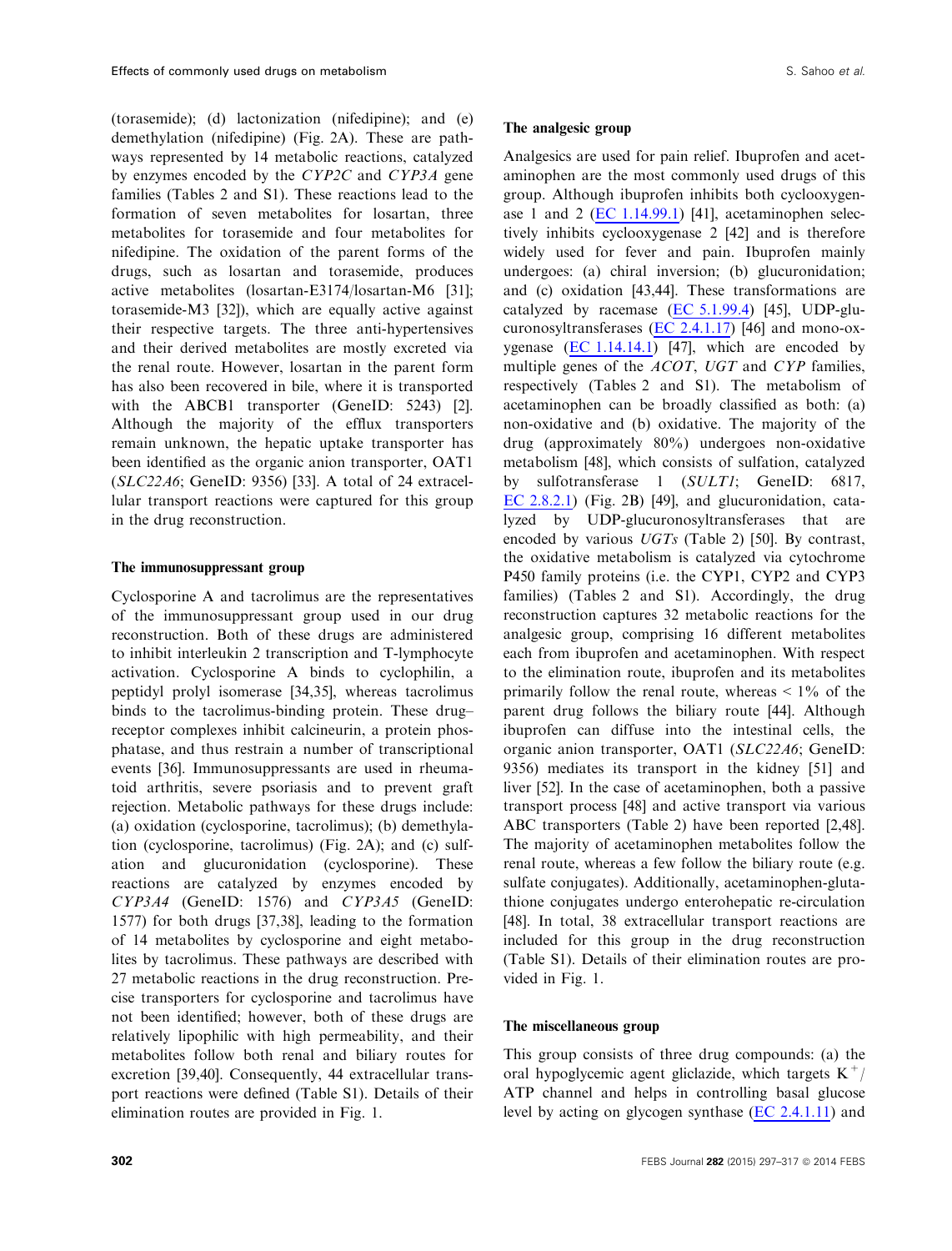fructose-2,6-bisphosphatase (EC 2.7.1.105) [53]; (b) the sedative midazolam, which produces antegrade amnesia by causing  $\gamma$ -aminobutyrate accumulation [54]; and (c) the anti-hyperuricemic agent allopurinol, which targets the urate producing enzyme xanthine oxidase (EC 1.17.3.2) [55]. These drugs primarily undergo: (a) oxidation and (b) conjugation with either UDP-ribose (allopurinol) or UDP-glucuronate (gliclazide, midazolam), and these reactions are catalyzed by: (a) oxidoreductases for allopurinol [55] and (b) monooxygenase (EC 1.14.14.1) for gliclazide and midazolam. The enzymes that catalyze these reactions are encoded by genes of the CYP2C/2D family for gliclazide [56,57] and by the CYP3A family for midazolam [58] (Table 2). Various UGTs catalyze the conjugation reactions (Tables 2 and S1). The metabolism of this group in the drug reconstruction has been covered in the form of 20 reactions, involving 10 metabolites from gliclazide, six from midazolam and three from allopurinol. The elimination routes for gliclazide and its metabolites are both renal  $(60-70\%)$  and biliary (10–20%) [59], although elimination is exclusively renal for midazolam, allopurinol and their metabolites [55,60]. Although gliclazide and midazolam are highly lipophilic [53,61], allopurinol transporters are considered to be concentrative nucleoside transporters (SLC family) [62]. All of these transport mechanisms have been represented with 37 reactions in the drug module.

#### Promiscuity in drug transporters

Drugs require transport proteins both for uptake and exit from the cell. During the reconstruction process, we encountered various promiscuous drug transporters (Table S1). Promiscuity in drug transporters refers to sharing of transport protein by multiple drugs [63]. We discuss two transport proteins: (a) P-glycoprotein (ABCB1; GeneID: 5243) and (b) the solute carrier organic anion transporter family member 1B1 (SLCO1B1; GeneID: 10599) that recognize statins as well as drugs from other groups. The P-glycoprotein has a broad specificity and, in the drug reconstruction, recognizes lovastatin, simvastatin, atorvastatin, pravastatin, fluvastatin, cerivastatin and pitavastatin from the statin group; immunosuppresants such as cyclosporine and tacrolimus; and also losartan, acetaminophen, midazolam [2]. The SLC gene family comprises major drug transporters, whereby the SLCO1B1 not only transport statins [2], such as atorvastatin, pravastatin, cerivstatin and rosuvastatin, but also the anti-hypertensive torasemide [64]. Another transport protein worth mentioning is PEPT1 (SLC15A1; GeneID: 6564), which recognizes at least 400 different di- and tri-petides, including drugs such as antivirals, antibiotics and angiotensin-converting enzyme inhibitors [2]. Of the reconstructed drugs, PEPT1 has been shown to interact with ibuprofen in rat jejunum [65]. Interestingly, P-glycoprotein substrates, specifically statins and cyclosporine, mediate clinically relevant drug–drug interactions in transplant patients, much of which has been attributed to their sharing of transport protein (see below for details).

# Modeling drug metabolism under different dietary regimes

The drug reconstruction module was combined with Recon 2 [10] yielding Recon2\_DM1796, where DM stands for drug module, followed by the total number of unique genes contained in the combined metabolic network (Table 1). This combined reconstruction was used to assess the role of diet and genetics in drug metabolism.

# The effect of diet on the synthesis and clearance of different drug molecules

We were interested in evaluating the role of the diet in the metabolism of different drugs. Therefore, we simulated three different dietary regimes: an average American diet [66], a balanced diet [67,68] and a vegetarian diet [69], Table S2. We defined 50 drug objectives representing the synthesis or breakdown of the various drug metabolites and their derivatives (Table 3). To avoid any metabolic interaction between the drugs, only one drug was given at a time. Flux balance analysis (FBA) [70] was then performed on Recon2\_DM1796. Although the majority of the drug objectives (44 of 50; 88%) had the same maximal flux values under all three dietary conditions (Table S3), a considerable difference was found for six of the objectives. Compared with the average American diet, a 93% flux reduction in the vegetarian diet and a 92% flux reduction in the balanced diet were observed for the glucuronidation reactions of cerivastatin-M1, rosuvastatin, and for the spontaneous conversion of glucuronide to the lactone form of pitavastatin. Moreover, a 95% flux reduction in the conversion of the pro-drug to its active drug was predicted for lovastatin and simvastatin, under both the vegetarian and balanced diets. Additionally, the sulfation of acetaminophen had a low flux value only under the vegetarian diet (i.e. a 63% reduction compared to the average American and balanced diet) (Table 3). To analyze this increased excretion effect of sulfated-acetaminophen metabolites,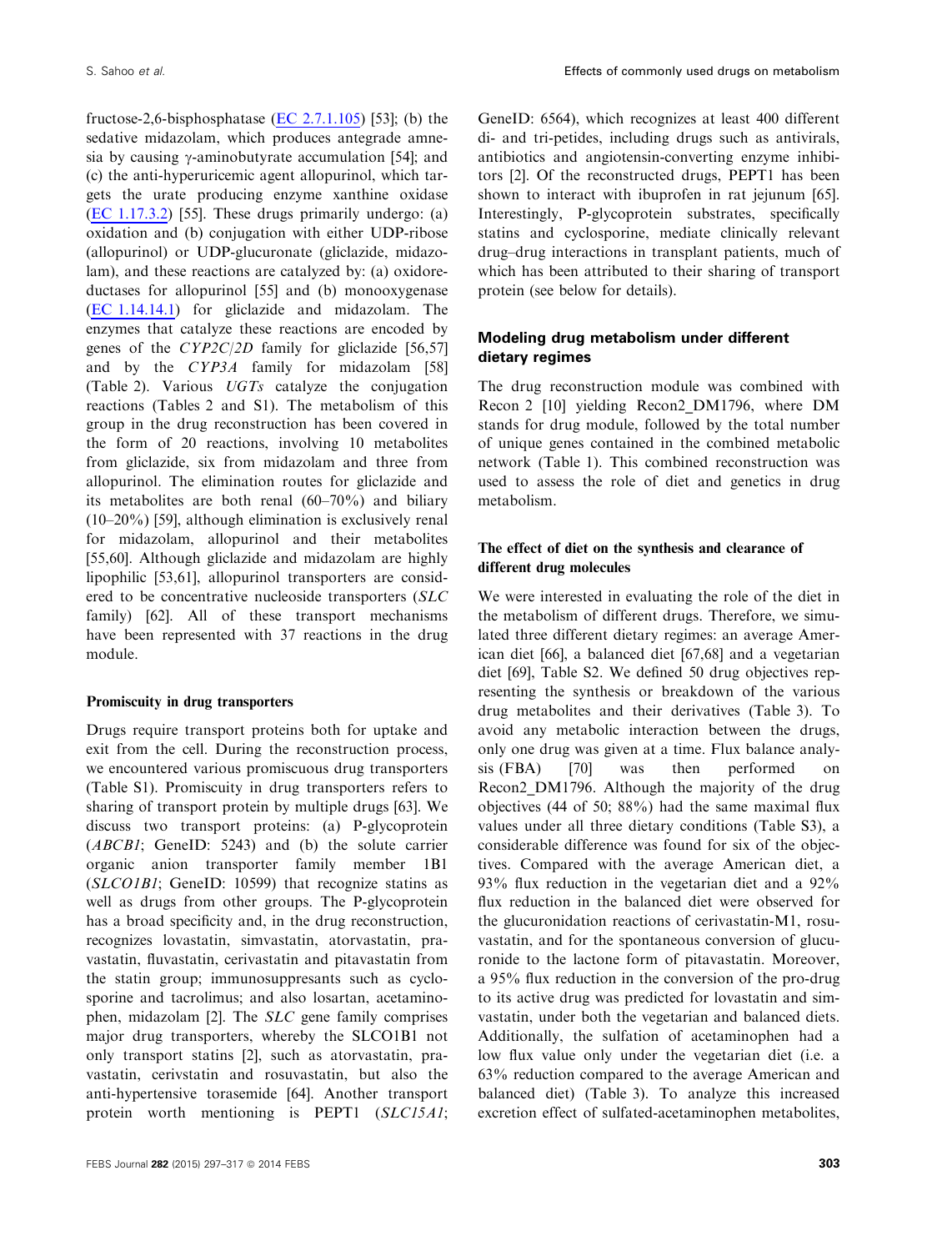Table 3. Drug metabolic objectives. D1, average American diet; D2, balanced diet; D3, vegetarian diet.  $\blacktriangleright$ , the corresponding task carried a nonzero flux value; ↓, reduced flux value for the corresponding task. Additionally, the effect of all drugs on the biomass reaction was tested (Table S3).

| Drug group         | Drug metabolic objectives                                                   | D1  | D <sub>2</sub> versus D <sub>1</sub> | D <sub>3</sub> versus D <sub>1</sub> |
|--------------------|-----------------------------------------------------------------------------|-----|--------------------------------------|--------------------------------------|
| <b>Statins</b>     | Conversion of pro-durg lovastatin to active hydroxyacid form                | ➤   | $\downarrow$                         | ↓                                    |
|                    | Oxidation of lovastatin to 6-β-hydroxy-lovastatin                           | مما | مما                                  | مما                                  |
|                    | Oxidation of lovastatin to 6-exomethylene-lovastatin                        | ✔   | مما                                  | مما                                  |
|                    | Conversion of simvastatin pro-drug to active form                           | ↙   | $\downarrow$                         |                                      |
|                    | Conversion of 6-β-hydroxy simvastatin lactone to acid form                  | مما | مما                                  | مما                                  |
|                    | Conversion of 6-ß-hydroxy-methyl simvastatin lactone to acid form           | مما | مما                                  | مما                                  |
|                    | Conversion of 6-β-carboxy simvastatin lactone to acid form                  | مما | مما                                  | مما                                  |
|                    | Oxidation of atorvastatin acid to 4-hydroxy-atorvastatin-acid               | ້   | مما                                  | مما                                  |
|                    | Oxidation of atorvastatin acid to 2-hydroxy-atorvastatin-acid               | مما | مما                                  | مما                                  |
|                    | Isomerization of pravastatin to 3-α-iso-pravastatin                         | مما | مما                                  | مما                                  |
|                    | Isomerization of pravastatin to 6-epi-pravastatin                           | مما | مما                                  | مما                                  |
|                    | β-oxidation of 3-S-hydroxy-pravastatin-CoA to tetranor-CoA                  | ✔   | مما                                  | مما                                  |
|                    | Oxidation of fluvastatin to 5-hydroxy-fluvastatin                           | ✔   | مما                                  | مما                                  |
|                    | Oxidation of fluvastatin to 6-hydroxy-fluvastatin                           | مما | مما                                  | مما                                  |
|                    | Conversion of fluvastatin-CoA to des-isoproylpropionic-acid-fluvastatin-CoA | مما | مما                                  | مما                                  |
|                    | Hydroxylation of cerivastatin to M23                                        | مما | مما                                  | مما                                  |
|                    | Hydroxylation of cerivastatin-M1 to M24                                     | مما | مما                                  | مما                                  |
|                    | Glucuronidation of cerivastatin-M1                                          | مما | $\downarrow$                         |                                      |
|                    | Glucuronidation of rosuvastatin                                             | مما | T.                                   |                                      |
|                    | Secretion of N-desmethyl-rosuvastatin                                       | ✔   | مما                                  | مما                                  |
|                    | Conversion of glucuronide to pitavastatin-lactone                           | مما | $\downarrow$                         | T                                    |
| Anti-hypertensives | Oxidation of losartan to active metabolite EXP3174 (M6)                     | ✔   | مما                                  | مما                                  |
|                    | Glucuronidation of losartan to losartan-M7                                  | مما | مما                                  | مما                                  |
|                    | Formation of losartan-N1-glucuronide                                        | ✔   | مما                                  | مما                                  |
|                    | Tolyl methyl hydroxylation of torasemide                                    | مما | مما                                  | مما                                  |
|                    | Oxidation of torasemide-M1 to M5                                            | ✔   | مما                                  | مما                                  |
|                    | Oxidation of nifepine to nitropyridine metabolite                           | ✔   | مما                                  | مما                                  |
|                    | Oxidation of acid metabolite of nifedipine                                  | ✔   | مما                                  | مما                                  |
| Immunosuppressants | Oxidation of cyclosporine to AM1                                            | مما | مما                                  | مما                                  |
|                    | Oxidation of cyclosporine to AM9                                            | ✔   | مما                                  | مما                                  |
|                    | Glucuronidation of AM1c-cyclosporine                                        | مما | ✔                                    | مما                                  |
|                    | Sulfation of cyclosporine for excretion                                     | ✔   | ✔                                    | مما                                  |
|                    | Demthylation of tacrolimus to 13-O-desmethyl tacrolimus                     | مما | مما                                  | مما                                  |
|                    | Demethylation of tacrolimus to 15-O-desmethyl tacrolimus                    | ✔   | مما                                  | مما                                  |
|                    | Oxidation of tacrolimus                                                     | ✔   | ✔                                    | ✔                                    |
| Analgesics         | Chiral conversion of R to S form of iburpofen                               | ✔   | مما                                  | مما                                  |
|                    | Oxidation of S-3-hydroxy ibuprofen to S-carboxy ibuprofen                   | مما | مما                                  | مما                                  |
|                    | Secretion of 1-hydroxy-ibuprofen                                            | مما | مما                                  | مما                                  |
|                    | Secretion of 1-hydroxy S-ibuprofen-glucuronide                              | ممن | مما                                  | مما                                  |
|                    | Glucuronidation of acetaminophen                                            |     | مما                                  | ✔                                    |
|                    | Sulfation of acetaminophen                                                  | مما | مما                                  |                                      |
| Miscellaneous      | Oxidation of gliclazide to methyl-hydroxy-gliclazide                        |     | مما                                  | مما                                  |
|                    | Oxidation of methyl-hydroxy-gliclazide to carboxy-gliclazide                | مرا | ↙                                    | مما                                  |
|                    | Secretion of 6-β-OH-gliclazide-glucuronide                                  | ↙   | مما                                  | مما                                  |
|                    | Oxidation of midazolam to 1-OH-midazolam                                    | مما | مما                                  | مما                                  |
|                    | Oxidation of midazolam to 4-OH-midazolam                                    | ↙   | مما                                  | مما                                  |
|                    | Glucuronidation of 1-OH-midazolam                                           | ✔   | مما                                  | مما                                  |
|                    | Oxidation of allopurinol to oxypurinol                                      | ↙   | ✔                                    | مما                                  |
|                    | Conjugation of oxypurinol to oxypurinol-1-riboside                          | ✔   | مما                                  | مما                                  |
|                    | Conjugation of oxypurinol to oxypurinol-7-riboside                          |     | مما                                  | مما                                  |

we performed a robustness analysis under the vegetarian diet (Fig. 3). We observed a linear increase in secretion of all the above six acetaminophen metabolites with increased uptake of <sup>L</sup>-cystine, further confirming the simulation results. These modeling results are consistent with expectations that diet does influ-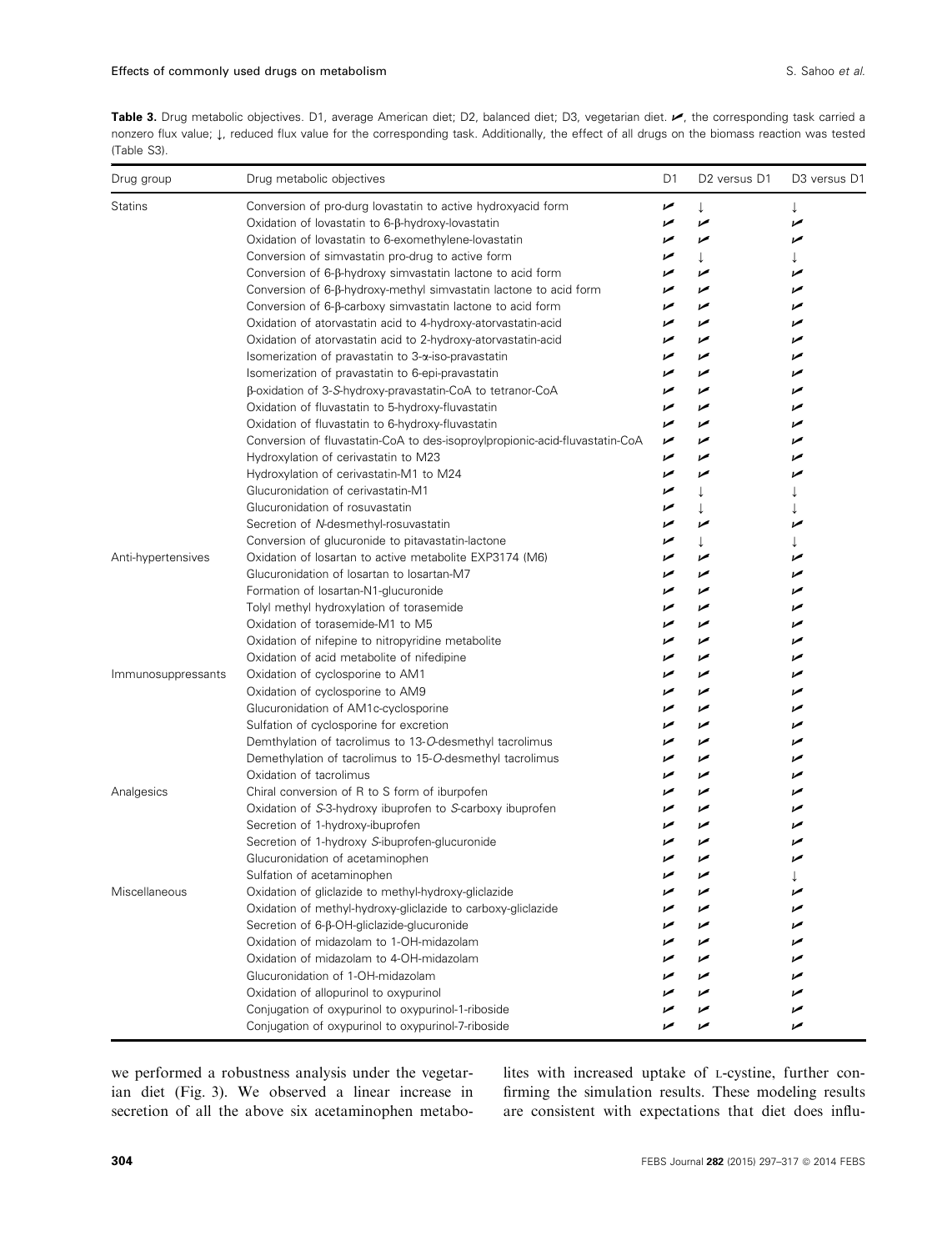



ence the capability of the human body to activate and eliminate these drugs [4,71–73].

# Effect of the dietary composition on drug excretion and key cellular pathways

Although the diet can influence drug metabolism, we can now use the model to investigate how drug metabolism could affect cellular metabolism. We therefore performed flux variability analysis (FASTFVA) [74], which computes the possible flux range for each reaction of interest (e.g. the minimally and maximally feasible flux values), given the particular simulation constraints. Changes in the flux range upon altered simulation conditions (e.g. diet composition or drug uptake) are one way of identifying how such models compensate for these alterations. We computed the secretion pattern of Recon2\_DM1796 for various drug metabolites (124 of 177; the remaining 53 are either internal metabolites or not secreted) under the three different dietary conditions. Each drug was given individually in a particular diet, allowing for the comparison of diet and drug-specific models. As expected, all drug metabolites known to be excreted were found to be secreted under all three dietary conditions. In most cases, the diet composition did not alter the excretion flux. However, when comparing the vegetarian diet with the average American diet, six out of 124 (5%) drug metabolites were found to have a reduced flux (with a reduction of between 62% and 81%) through

FEBS Journal 282 (2015) 297-317 © 2014 FEBS 305

the secretion reactions. All six metabolites were acetaminophen metabolites. These observations are consistent with our previous results (i.e. there was 63% flux reduction in the flux through sulfation of the acetaminophen reaction under the vegetarian diet only).

We also analyzed the optimal flux through 260 cellular tasks (Table S4) by introducing inhibition of the drug target reactions as constraints under an average American diet and optimizing each task at a time. A task was termed 'affected' if either null or reduced (relative to no-drug condition) flux was obtained through the respective objective. Only 13 of the 18 drugs had metabolic targets (Table S4). Hence, we only analyzed the effect of these drugs. Although the majority of the tasks were unaffected, all of the eight statins affected 10 of 260 cellular tasks, followed by allopurinol (three of 260) and the analgesics (acetaminophen and ibuprofen), which affected only one cellular task. Gliclazide and torasemide did not affect any of the tasks because they target transport reactions. Transport reactions are highly redundant in Recon2 DM1796, and a global metabolic reconstruction may not be the most suitable approach for capturing the effect of drugs targeting transport reactions.

The statins affected the cellular task of cholesterol synthesis and related reactions (i.e. synthesis of farnesyl-diphosphate, dolichol, coenzyme Q10 and bile acids). All of these compounds require mevalonate as their precursor, which is produced by HMG-CoA reductase (EC  $1.1.1.34$ , EC  $1.1.1.88$ ), the statin target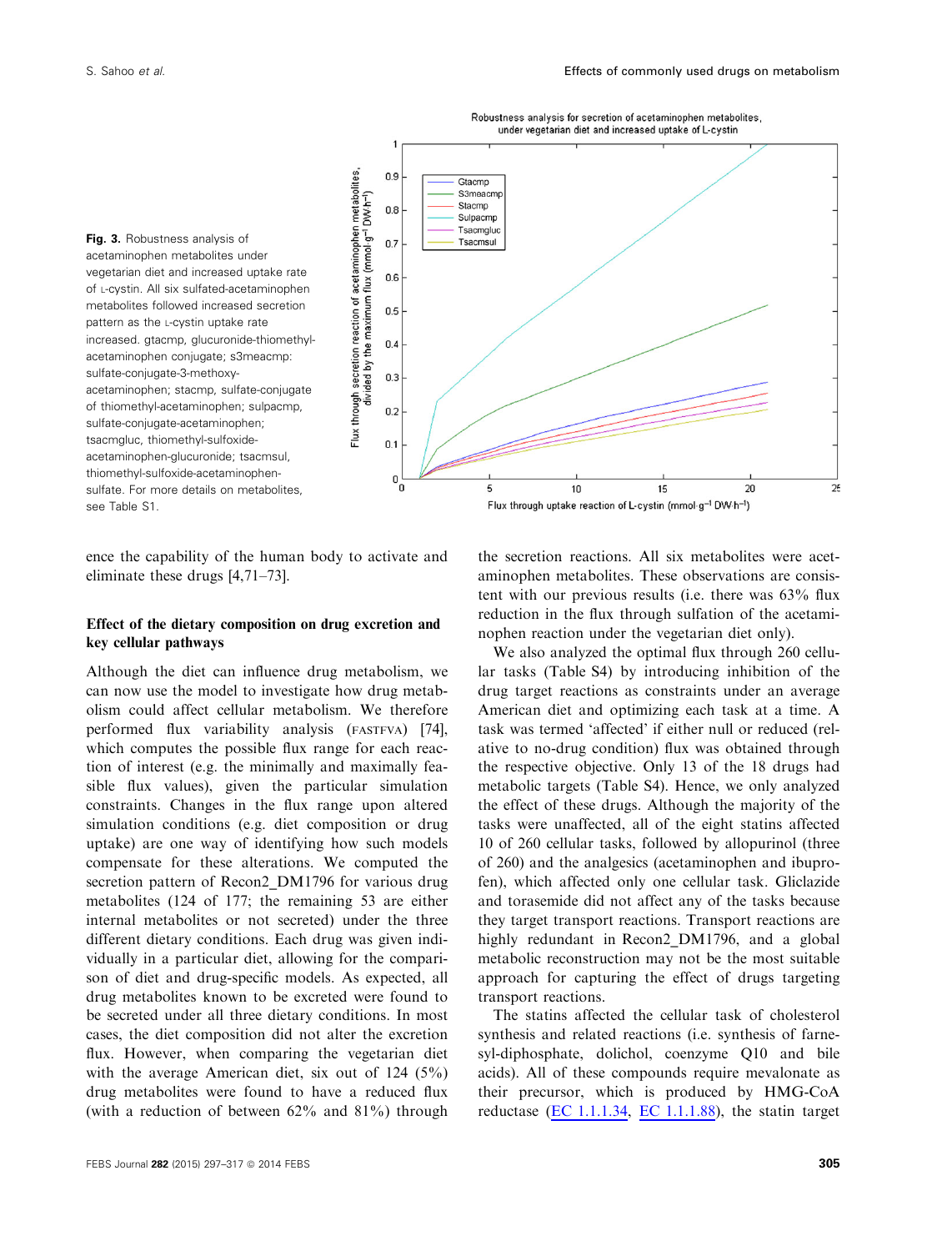enzyme (Fig. 4A). Farnesyl-diphosphate is derived from mevalonate in a seven-step reaction and is used to synthesize dolichol. The coenzyme Q10 [75–77] is synthesized from tyrosine and farnesyl-diphosphate in multiple reaction steps. Mevalonate further forms cholesterol, which is a precursor for bile acids. Therefore, statins also affect these related pathways by inhibiting HMG-CoA reductase. In the case of allopurinol, uric acid synthesis was affected (Fig. 4B) and the analgesics affected thromboxin synthesis (Fig. 4C). These effects are in accordance with their respective drug targeted action (Table S4) and it is important that a computational model can capture such relationships.

# The effect of genotype on drug metabolism under the average American diet

To study the relationship between drug metabolism in healthy and disease conditions, we performed a single gene deletion [78] for each of the 1796 metabolic genes



Fig. 4. The effect of drugs administration on key cellular pathways. (A) Effect of statins on cholesterol metabolism and related reactions. The synthesis of cholesterol involves a multistep reaction from the precursor acetyl-CoA molecule. The key enzyme of this pathway is HMG-CoA reductase enzyme (EC 1.1.1.34, EC 1.1.1.88), which produces mevalonate, and which is also the statin target. Mevalonate is the precursor for the synthesis of farnesyl-phosphate, dolichol, cholesterol and CoQ10. Because bile acids are also formed from cholesterol, the inhibition by statins also affects their synthesis. (B) Effect of allopurinol on purine metabolism. Allopurinol targets the xanthine oxidase (EC 1.17.3.2), which results in lack of synthesis of uric acid. (C) Effect of acetaminophen and ibuprofen on eicosanoid metabolism. These analgesics target the cyclo-oxygenase (EC 1.14.99.1). Eicosanoids, such as arachidonate, produce prostaglandins and thromboxane. Hence, analgesics affect the synthesis of these metabolites. The inhibition effects of these drugs on the enzymes and on successive steps (red) are shown.

Fig. 5. The effect of single gene deletion on the drug objectives under an average American diet. (A) The inter-relationships between gene deletions and drug objectives are shown. Areas with a colored background represent different intracellular compartments: green, mitochondria; red, endoplasmic reticulum; orange, nucleus; blue, cytoplasm. The majority of the gene deletions that affected the highest number of statin metabolic reactions belonged to the mitochondrial electron transport chain. Only energy and glucuronidation metabolic pathways are shown because their blockage (via a single gene deletion) affected the highest number of drug objectives. In the drug–drug interaction study, the TCA cycle and electron transport chain genes affected the transport reactions of atorvastatin and cyclosporine, although they only affected the metabolic reaction of atorvastatin. Similarly, the CMPK1 and UGDH gene deletions affected the metabolic reactions of atorvastatin and cyclosporine but only the transport reactions of atorvastatin. These genes are thus shared between atorvastatin and cyclosporine for their complete metabolism and elimination. (B–E) Unique drug objectives that are affected by specific gene deletions, and their metabolic connections. (B) Glucuronidation of cerivastatin M1 and rosuvastatin affected by deletion of genes of the mitochondrial electron transport chain, TCA cycle genes, UDP-glucose-6-dehydrogenase, glucose-6-phosphate isomerase gene and the CMPK1 gene. (C) Activation of lovastatin and atorvastatin pro-drug forms is affected by the deletion of genes involved in energy metabolism. (D) Conversion of glucuronide to lactone form of pitavastatin is affected by the deletion of genes involved in UDP-glucuronide formation (i.e. UDP-glucose-6-dehydrogenase), as well as genes involved in energy and amino acid metabolism. (E) Glucuronidation of nine drugs was affected by deletion of the gene directly involved in UDP-glucuronide formation (i.e. UGDH).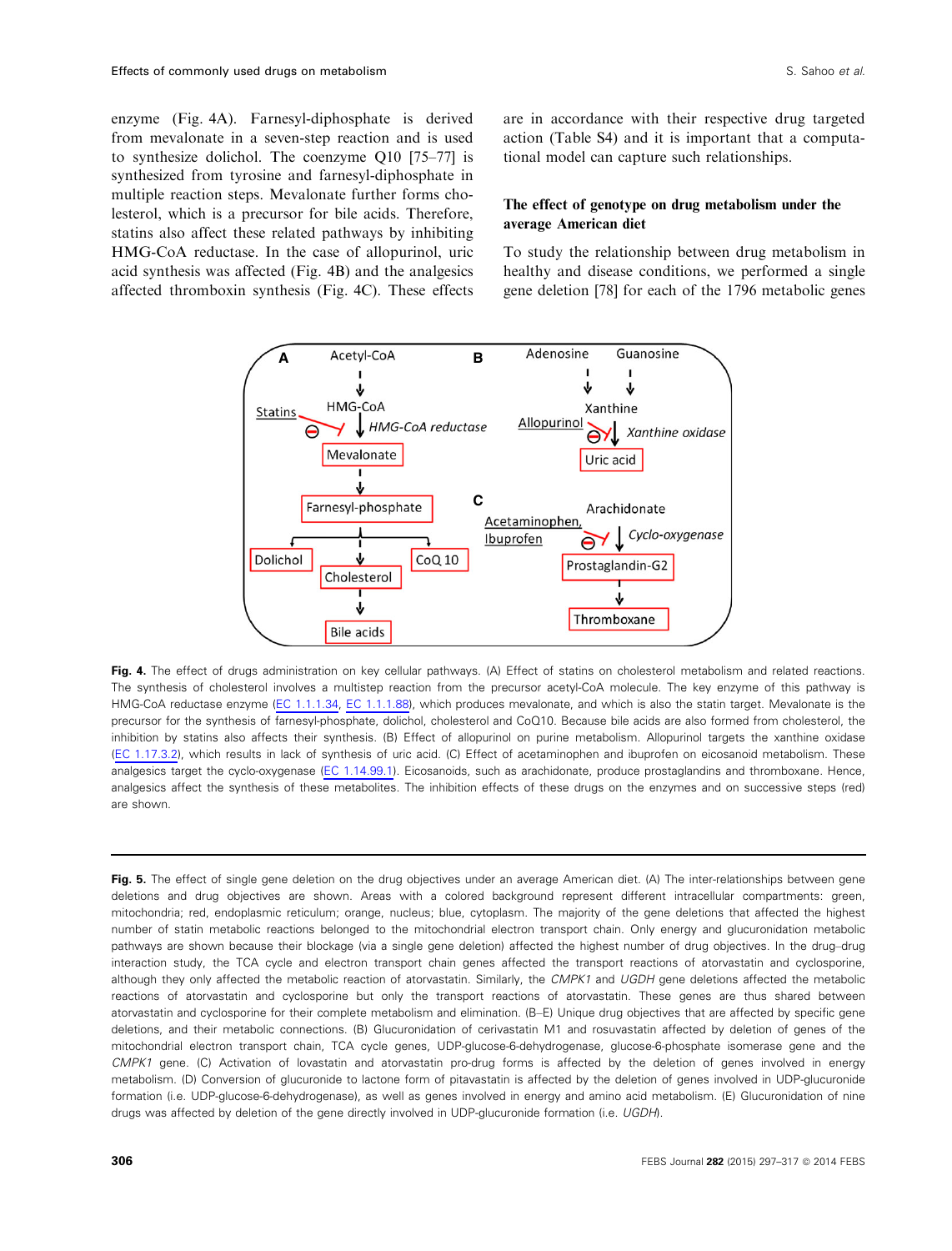

captured in Recon2\_DM1796 and computed the maximally feasible flux through each of the drug objectives under the average American diet condition. An objective was deemed 'affected' by a single gene deletion when its flux was reduced by at least 20% compared to the healthy model. Overall, we found that the majority of single gene deletions did not affect any drug objective. However, 72 of the 1796 (4%) gene deletions altered the flux through at least one of the 34 drug objectives (Fig. 5 and Table S5). Sixteen objectives were not affected by any gene deletions. The deletion of the gene encoding the cytidine monophosphate kinase (CMPK1; GeneID: 51727, EC 2.7.4.14) affected the highest number of drug objectives  $(i.e. 26)$ , highlighting the importance of this reaction for the metabolism of numerous drug molecules. Indeed, CMPK1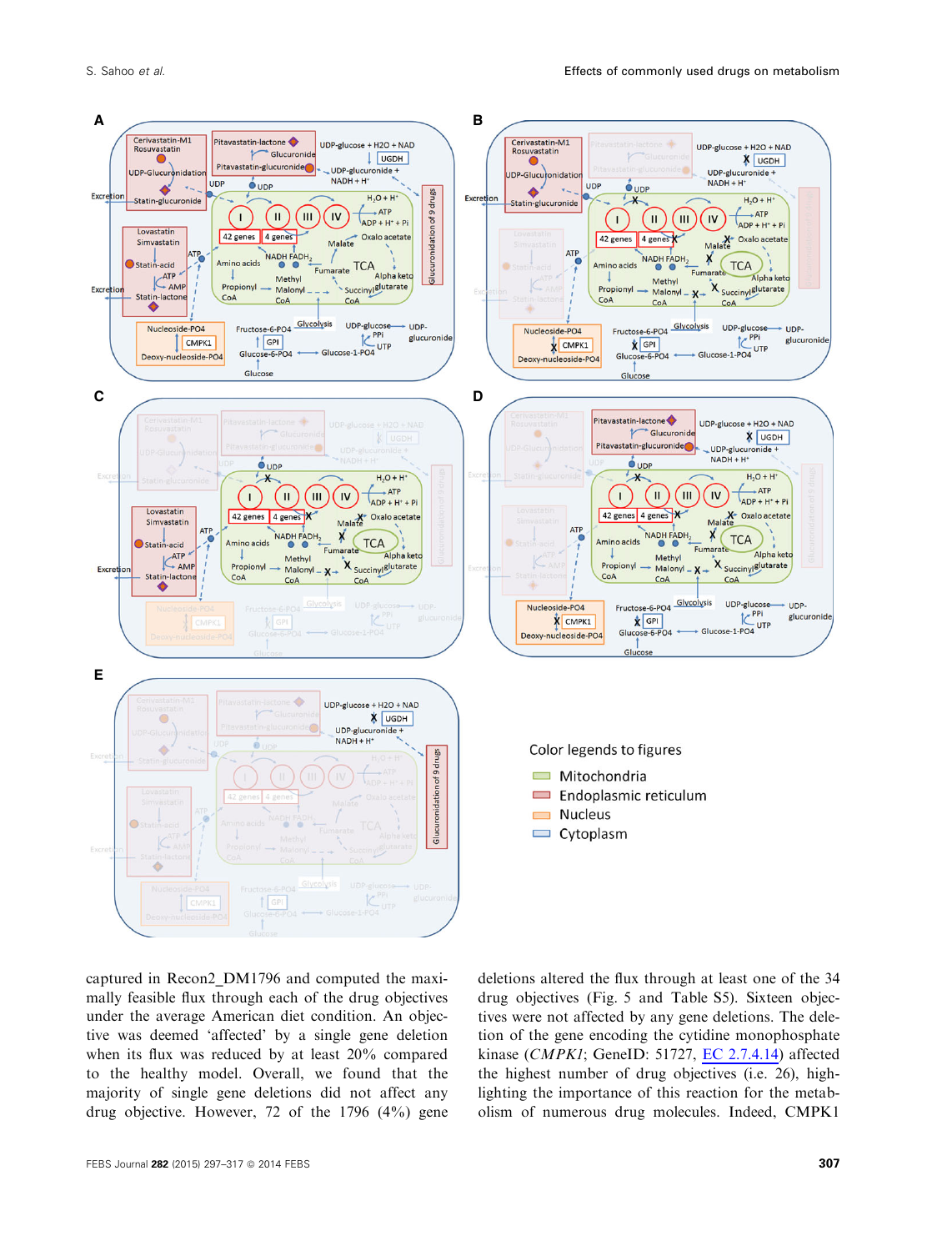phosphorylates uridine-monophosphate to UDP, which is subsequently converted into UTP by the nucleoside-diphosphate kinase. UTP is required for the synthesis of UDP-glucuronate, an important co-factor in glucuronidation reactions for the majority of the modeled drugs (Fig. 5). The highest number of single gene deletions altered the flux through the drug objectives for the spontaneous conversion of the glucuronide to the lactone form of pitavastatin (53 knockout genes), glucuronidation of cerivastatin-M1 and rosuvastatin (50 gene knockouts each).

We analyzed the relevance of these single gene deletions to known diseases by mapping the recently published compendium of inborn errors of metabolism [79] to Recon2 DM1796. We found that 25 of the 73 (34%) gene deletions corresponded to 12 unique IEMs (Table S6). Interestingly, 80% of the affected genes (20 of 25) were found to encode proteins involved in energy metabolism [electron transport chain, inosinemonophosphate synthesis, pyrimidine metabolism, tricarboxylic acid (TCA) cycle and glycolysis] and their deletions are therefore predicted to have a more significant effect on the metabolism of the statin drugs. An additional 56% of the IEM associated gene deletions (14 of 25) were found to encode complex I and II proteins of the mitochondrial electron transport chain (Fig. 5).

# Atorvastatin and cyclosporine drug–drug interaction: single gene deletion and secretion profile

One of the most fascinating aspects of drug metabolism is the ability of different drugs to interact with each other when administered simultaneously. To study the ability of Recon2\_DM1796 to capture the metabolic interactions of known drugs, we chose to study the interaction between statins and immunosuppressants. These drugs are known to exhibit considerable interactions, often leading to rhabdomyolysis in patients [80–83]. The joint administration of atorvastatin and cyclosporine was simulated under conditions of the average American diet. We predicted that 21 drug metabolites can be secreted, seven of which were derived from atorvastatin and 11 from cyclosporine. No change in the maximally feasible flux rate was predicted for these secretion exchange reactions when the two drugs were given together or separately. We also investigated the effect of the genotype on this drug interaction by comparing simulations with and without the gene deletion. We computed the maximally feasible flux through all 80 associated drug reactions (i.e. reactions involving metabolism of these drugs) and found that 48% of the reactions (38 of 80) were affected by 58 of the 1796 gene deletions (Fig. 5 and Table S7).

Interestingly, 46 of the 58 (79%) affected genes encoded proteins of the mitochondrial electron transport chain and these alterations reduced the flux through the reactions of atorvastatin metabolism and the transport of the two drugs. Additionally, the gene deletions for cytidine monophosphate kinase (GeneID: 51727) and UDP-glucose 6-dehydrogenase (GeneID: 7358) affected the metabolic reactions of both drugs but only altered the elimination reactions of atorvastatin (Fig. 5).

# **Discussion**

The presented drug module represents a comprehensive, manually assembled collection of metabolic reactions for 18 of the most commonly used drugs. In conjunction with the most recent human metabolic reconstruction, we investigated the role of dietary regime and genetic background on drug metabolism. Our findings are that: (a) diet plays a crucial role in the metabolism and elimination of acetaminophen and statins; (b) disturbed statin metabolism may contribute to the phenotypic effects of mitochondrial energy disorders; and (c) metabolic interactions between atorvastatin and cyclosporine in individuals with inherited metabolic diseases may occur as a result of common metabolic and transport reactions, using common metabolites and transport proteins.

Diet has been known to play both a direct and indirect role in drug metabolism, either by inducing/inhibiting phase I enzymes (e.g. garlic inhibits CYP3A4 activity [72], whereas caffeine induces CYP1A1/1A2 activity [73]) or by affecting drug transport systems (e.g. fruit juices and herbal supplements induce P-glycoprotein activity [4,71]). Additionally, the gut microbiota modulate drug metabolism either alone or in combination with ingested dietary ingredients [84]. In the present study, we analyzed the effect of three different dietary regimes on various drug metabolic pathways. The metabolism of acetaminophen and statins was predicted to be greatly altered depending on the diet. For example, the simulated vegetarian diet was low in <sup>L</sup>-cystin (i.e. a disulfide formed from two cysteine molecules), which resulted in a reduced excretion capability for the six acetaminophen metabolites, as well as a reduced flux through the acetaminophen sulfation reaction, compared to the two other diets (Table 3). Because the simulated vegetarian diet contained only <sup>L</sup>-cystin and not <sup>L</sup>-cysteine, the <sup>L</sup>-cystin is either acted upon by glutathione oxido-reductase (EC 1.8.4.4) or thioredoxin-disulfide reductase (EC 1.8.1.9) to release the cysteine molecules. The sulfur contained in cysteine then enters various metabolic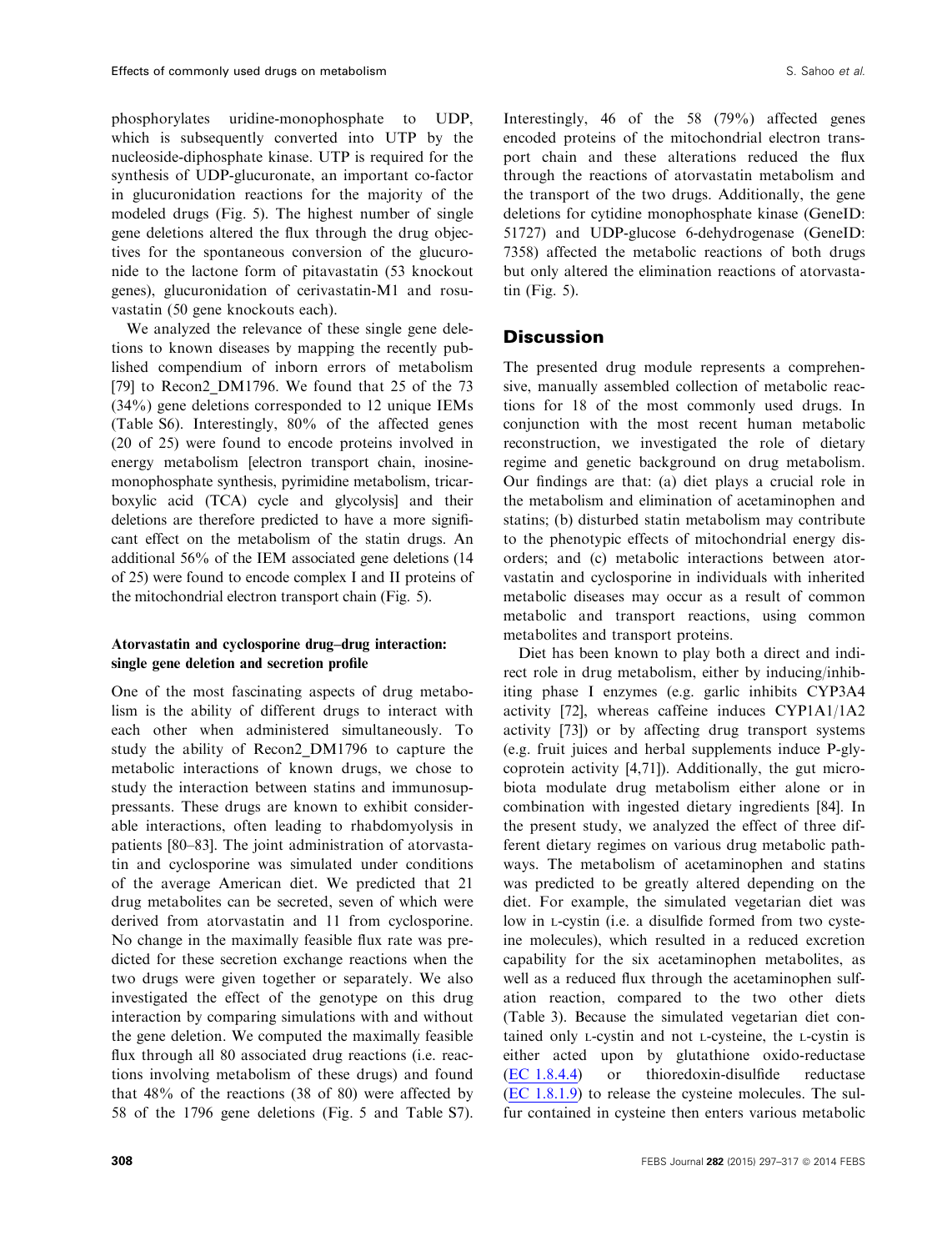pathways, including the biosynthesis of phosphoadenylyl sulfate, an important cofactor in the sulfation reaction of acetaminophen (Fig. 2B), in which the sulfate conjugate of acetaminophen is formed by the action of sulfo-transferase 1 (EC 2.8.2.1). Only 30– 50% of an administered acetaminophen dosage is recovered in the urine in the form of sulfate conjugates [48]. The lack of sulfur-containing amino acids and sulfur deficient diets have been shown to cause reduced acetaminophen elimination [85], hepatic necrosis and liver injury in rats [86]. Furthermore, consistent with our predictions, apiaceous vegetable diets, which have high levels of carrots, parsnips, celery, dill and parsley, and which are generally low in sulfur-containing compounds, have been reported to result in reduced activity in the acetaminophen metabolic enzymes [87].

The cellular energy state has been shown to influence drug metabolism. In particular, energy deficiencies have been reported to result in the decreased clearance and elimination of antipyrine and aminopyrine drugs [88], as well as phenazone and theophylline drugs [5]. We observed an average flux reduction of 80% for the five drug objectives of the numerous statins under balanced and vegetarian diets (Table 3). When analyzed for the major energy source, under these diets, the average American diet used more carbohydrates (e.g. starch, maltose, lactose, sucrose) and lipids (e.g. triglycerides) as a result of their higher input (Table S2). Carbohydrates are directly fed into energy production by their conversion into glucose. Lipids yield ATP via the lipolysis of triglycerides, followed by the  $\beta$ -oxidation of the resulting fatty acids. The balanced diet utilized uniquely more essential fatty acids, such as a-linolenic acid and eicosatetraenoic acid. Additionally, the higher utilization of retinol was common between balanced and vegetarian diets. The retinol-utilizing reactions generated NADH (electron carrier for ATP synthesis) via retinol dehydrogenase (EC 1.1.1.105) and retinal dehydrogenase (EC 1.2.1.36). This shift in favorable energy precursors is determined by the particular dietary condition and therefore there was a marked difference in the efficacy of statin metabolism between the three diets. The dependence of statins on energy is mainly for their elimination via ABC transporters and for UDP synthesis, which is in turn needed for the subsequent glucuronidation reactions. When the general cellular reactions were analyzed, the average American diet resulted in much higher flux through ATP synthase, the complex I–IV reactions of the electron transport chain and the biomass reactions, implying that a higher cellular energy level is available for growth and nongrowth associated functions under this diet. Hence,

we suggest that a diet that supplies a rich source of energy to the cell favors efficient drug metabolism and ultimately drug excretion, as observed for the statins.

Myopathy is associated with 0.1% of the patient population on statin monotherapy, which may lead to rhabdomyolysis (i.e. severe muscle damage, myoglobinuria, acute renal failure and death) when combined with other drugs, such as cyclosporine, digoxin and erythromycin. This severe adverse drug reaction may be a result of the complex interactions between these drugs and disease [89]. Atorvastatin and cyclosporine are commonly prescribed after organ transplantation and, subsequent to their concomitant usage, rhabdomyolysis has been reported in both renal [77] and cardiac [90] transplant patients. Various mechanisms of statin–cyclosporine interactions have been proposed, and the interactions are considered to stem from shared metabolic pathways because both drugs are CYP3A4 substrates, and have common elimination routes via P-glycoprotein [91]. Based on our simulations, we propose that additional metabolic routes, such as UDP-glucose 6-dehydrogenase (EC 1.1.1.22) and UMP-CMP kinase (EC 2.7.4.14), play a significant role in this drug–drug interaction. The UMP-CMP kinase provides UDP for the synthesis of UDP-glucuronate, which is required for the glucuronidation of these drugs. Statin-induced myopathy may also result from certain genetic predispositions, as observed in individuals with IEMs causing muscle disease/exercise intolerance, such as McArdle disease (OMIM: 232600), CPT-II deficiency (OMIM: 255110), myoadenylate deaminase deficiency (OMIM: 102770) [92] and a number of neuromuscular disorders [93]. Simultaneously, genetic polymorphisms in a number of CYP, OATP and APOE family genes have been linked to myopathic outcomes after statin administration [94]. We predict that a major fraction of the gene knockouts (79%) encoding proteins of the mitochondrial electron transport chain affected both the metabolic and transport reactions of atorvastatin and cyclosporine, highlighting their dependence on cellular energy for elimination. We thus propose that specific mutations in such genes (Fig. 5) could alter the interaction profile of these drugs, leading to energy deficiency, which could further contribute to their adverse drug reactions.

Disease conditions known to influence drug metabolism include liver disease, endocrine disorders and various types of infections [1,95]. Only a limited number of studies have analyzed the effect of drugs on individuals with particular inherited metabolic diseases. The examples include: (a) statins and lactic acidosis (OMIM: 245400) [7]; (b) anti-epileptic drugs and dihydrolipoamide dehydrogenase deficiency (OMIM: 238331) [8]; (c) methotrexate, trimethoprim and niacin,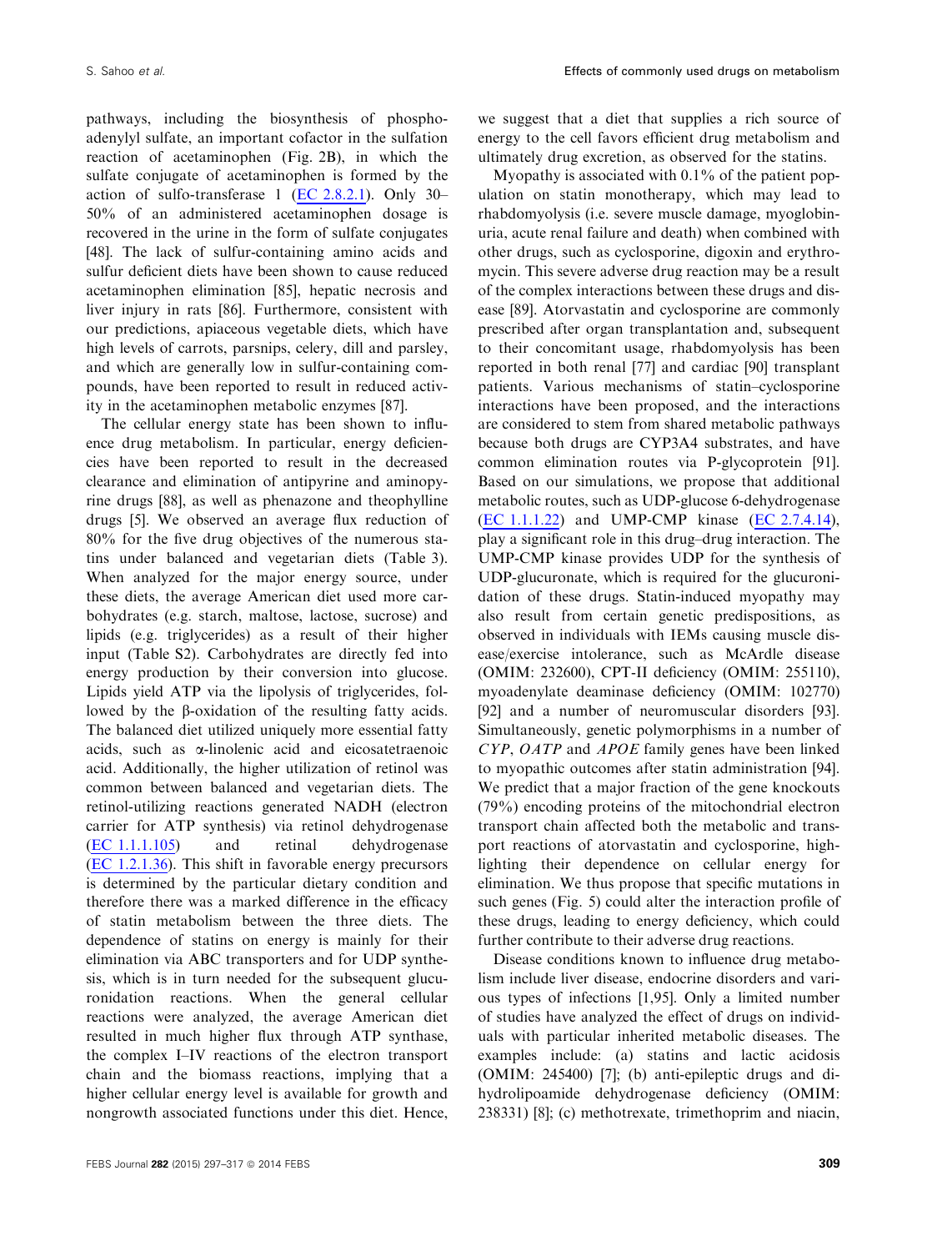as well as hyperhomocysteinemia (OMIM: 603174); (d) drugs known to induce hemolytic conditions (e.g. antimalarials, sulfonamides, antipyretics) and G6PD deficiency (OMIM: 305900) [96]; (e) sulfanol, aminopyrine and pyrazinamide, as well as hepatic porphyria [6]; and (f) thiopurine drugs and thiopurine S-methyltransferase deficiency (OMIM: 610460). We showed that the metabolism of statins was most affected by the deletion of various genes, most of which encode for proteins involved in energy metabolism (Fig. 5). Indeed, 46 of these genes encode for the NADH and succinate dehydrogenases and complexes I and II of the electron transport chain. Furthermore, the predicted reduction of statin metabolism in lower energy diets is because all statins and most of their derivatives require ATP for their elimination, which occurs via the ABC transport proteins. Additionally, energy is required for the activation of fluvastatin and pravastatin and for interconversion between the acid and lactone forms of atorvastatin, simvastatin and lovastatin. At the same time, even though our simulations of enzyme deficiencies were carried out under the energyrich average American diet, deletions of genes involved in energy metabolism reduced the energy metabolism of the corresponding models. We therefore propose that the observed adverse effect of statins on individuals with mitochondrial energy disorders may be a result of compromised levels of cellular ATP.

In the present study, we describe a drug module that can be readily combined with the human metabolic reconstruction to investigate the effect of drug metabolism on the overall cellular metabolism. The in silico model not only captured known drug actions, but also suggested biochemical insights that could aid effective drug metabolism. Moreover, the tissue-specific metabolism of drugs can also be derived from the current module, provided that the precise uptake and secretion transporters and metabolic enzymes are sufficiently known. This in turn could aid in the development of more individualized and personalized medications. Furthermore, this information will also serve as a starting point for investigating adverse drug reactions and their biochemical basis.

# Materials and methods

# Reconstruction of drug metabolism

Drugs were chosen in accordance with qualifying criteria. The drugs selected were: (a) primarily administered via the oral route; (b) among the most commonly used/highly prescribed agents; (c) able to undergo extensive metabolic reactions, including first-pass extrahepatic metabolism prior

to excretion; and (d) able to exhibit significant interactions with other drugs. A thorough manual curation of the scientific literature was performed to obtain information on the absorption, distribution, biotransformation, elimination, therapeutic usage, clinical dosage, adverse drug reactions and associated transporters of the selected drugs. Additional information was obtained from PharmGKB [97], DrugBank [98], Human Metabolome Database [99], Chemical Entities of Biological Interest (ChEBI) [100] and PubChem [101]. All drug compounds were drawn using MARVINSKETCH, version 5.7.0, 2011 (http://www.chemaxon.com). The elemental formula, charge and chemical structure were thoroughly checked against the databases and scientific literature. Genome annotations were obtained from EntrezGene [102] and protein information was obtained from the Uniprot [103] and BRENDA [104] databases and used along with the scientific literature for assigning gene–protein-reaction associations to metabolic and transport reactions. The reconstruction methodology was kept in accordance with the reconstruction protocol [105].

#### Collection of dietary constituents

Diet information was collected from the US Department of Agriculture through the Agricultural Research Service [66]. All nutrients were converted to common units  $(g \cdot \text{day}^{-1})$ . The average American diet ( $\geq$  2 years) was collected for both males and females [66]. A balanced diet representing the recommended dietary reference intakes of micronutrients and macronutrients [67,68] was also assembled. The dietary reference intake reflects the minimum requirements advised to be taken daily to maintain a healthy lifestyle. The values were taken for males aged between 30 and 50 years. The total fat and cholesterol intake for the balanced diet was also represented [106,107]. Vegetarian diet information was also collected [69] and the serving size was calculated to be three cups, as suggested by the Centers for Disease Control and Prevention (http://www.cdc.gov/nutrition/ index.html). The vegetarian diet consisted of a mixture of corn, lima beans, snap beans, green peas and carrots (with salt). We did not represent the energy value of the food (i.e. the caloric load) as a result of a disparity between the various sources and a lack of specific information. The total carbohydrate content in this diet was converted into the starch and dextrin uptake because polysaccharides are the most abundant carbohydrate component present in our diet [68]. Disaccharides represented 60% and monosaccharides represented 40% of the total sugars because free monosaccharides are not a significant part of the diet [68] (Table S2).

# Combining the drug module with the human metabolic reconstruction

The drug reconstruction was assembled and converted into a mathematical model using RBIONET [108] as a reconstruc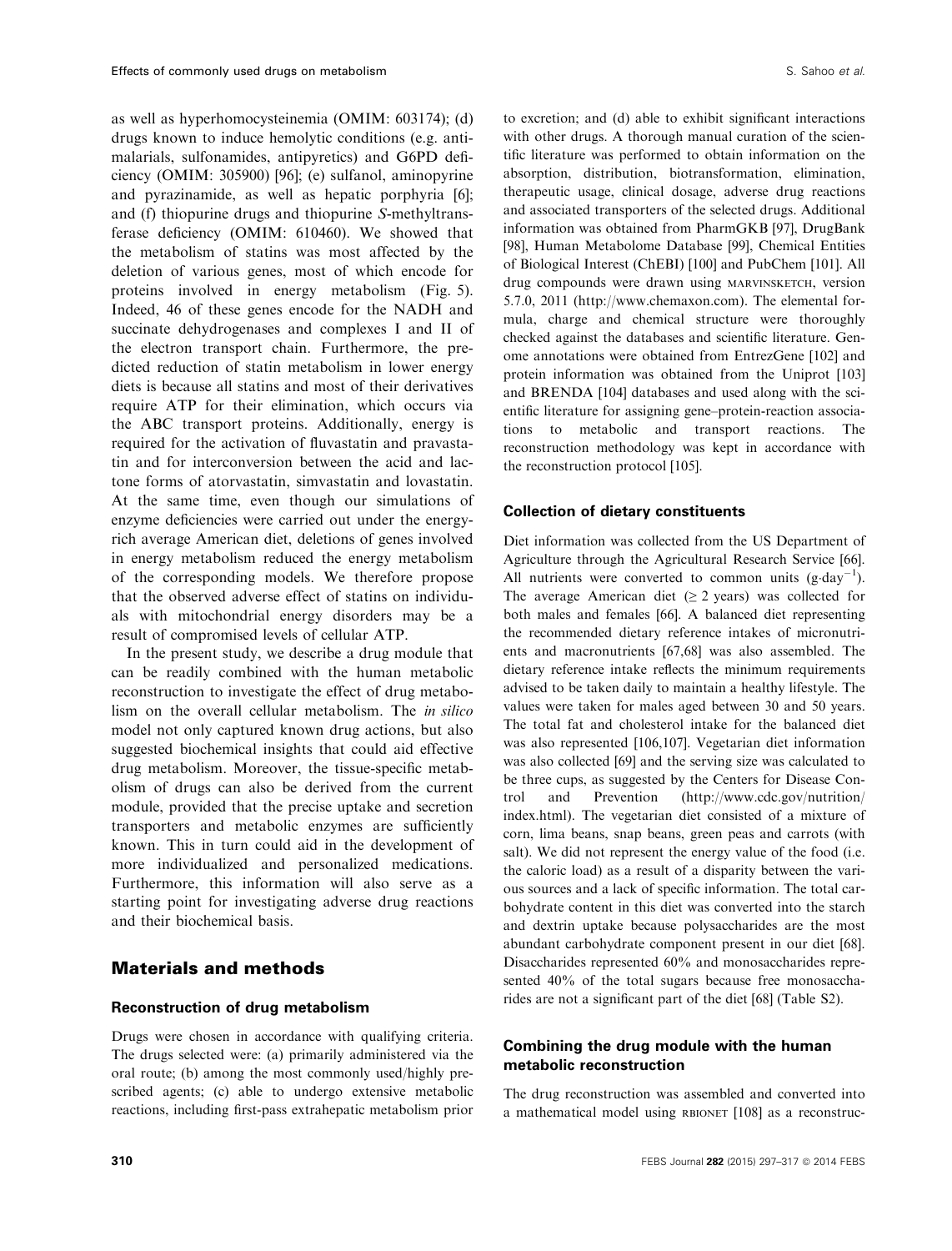tion environment in conjunction with the reconstruction protocol established previously [105]. All reactions were checked for mass and charge balance and corrected manually. Thereafter, the reconstruction was combined with the recently published community-driven global reconstruction of human metabolism, Recon 2 [10]. Both matrices were merged and analyzed for dead-end metabolites and network gaps using COBRA toolbox [75]. Gaps were filled by reviewing the scientific literature. Furthermore, the biomass reaction was tested for a nonzero, positive flux value, and nonmass balanced reactions were checked.

#### Simulations

The drug and dietary ingredient dosage values were converted to common units  $(g \cdot \text{day}^{-1})$ . Because the small intestine acts as a gateway for the passage of all ingested components into the body, the model inputs were formulated as the dry weight (g) of small intestinal enterocytes (i.e. in mmol·gDW,enterocytes<sup>-1</sup>·h<sup>-1</sup>), as described previously [109]. The intestinal absorption rates of each diet and drug compound were collected from the literature. The lower and upper bounds of the corresponding exchange reactions were fixed accordingly (Table S2). Additionally, the lower and upper bounds of all the model reactions were raised by  $10^3$  to avoid the error range (i.e. values below 10<sup>-5</sup>) of MATLAB (MathWorks, Inc., Natick, MA, USA). We obtained diet- and drug-specific models and tested them for the 50 drug metabolic objectives using FBA [70]. Consequently, the models were also tested for a functional biomass under each of these conditions.

#### Drug objectives and secretion reactions

Drugs objectives were chosen to represent the overall metabolism of each drug, including their transport reactions. However, in cases where a major part of the drug was known to undergo a specific metabolic pathway (e.g. 80% of acetaminophen was known to undergo non-oxidative metabolism), the relevant pathway was chosen. All drug metabolites derived from the parent form of the drug were constrained to be 'only secreted' into the extracellular space (i.e. the corresponding exchange reactions were set to have a lower bound) (lb = 0).

#### FBA

Assuming steady-state conditions where the sum of the input fluxes equaled the sum of the output fluxes, FBA follows  $S_v = 0$ , where S represents the stoichiometric matrix of size  $m \times n$  (where m is the number of metabolites and n is the number of reactions in the network). In this relationship, v is a flux vector of size  $n \times 1$ , containing a flux value of  $v_i$ , for each reaction *i*, in the network. Under the given

simulation conditions, we used FBA to maximize a given objective function, as defined by the constraints applied to the model.

To identify the basic metabolic differences between the three diets under different drug dosage conditions, we computed the optimal flux vector at the same time as minimizing the Euclidean norm of the internal fluxes.

#### Robustness analysis

This method uses FBA to analyze the sensitivity of the specific objective reaction to another chosen reaction [70]. In this method, the flux through chosen reaction is varied and the optimal flux value through the objective reaction is calculated. Under vegetarian diet constraints, the flux through the uptake reaction for <sup>L</sup>-cystin was varied between 1 mmol·gDW<sup>-1</sup>·h<sup>-1</sup> and 20 mmol·gDW<sup>-1</sup>·h<sup>-1</sup>, and the optimal flux value through the secretion of acetaminophen metabolites was calculated (Fig. 3).

#### Fast flux variability analysis

Flux variability analysis [110] uses FBA to maximize and minimize each reaction in the model and was performed using FASTFVA [74].

#### Single gene deletion analysis

Generally, reactions in metabolic networks are represented with gene–protein-reaction associations, which are Boolean relationships between genes that encode the enzymes/proteins catalyzing the reactions. These relationships make use of 'or' when isozymes are involved and 'and' when multimeric enzyme complexes are involved. In a single gene deletion [75], those reactions associated with an 'and' relationship or encoded by a single gene were inactivated by setting the corresponding reaction bounds to zero  $(lb = ub = 0$  mmol·gDW<sup>-1</sup>·h<sup>-1</sup>) using FBA to maximize the given objective function. This procedure was performed for all network genes.

All fluxes were computed (mmol·gDW<sup>-1</sup>·h<sup>-1</sup>). All simulations were carried out using the MATLAB programming environment and the TOMLAB (TomOpt Inc., Seattle, WA, USA) linear programming solver with COBRA [75].

# Acknowledgements

The authors are thankful to Professor J. J. Jonsson and Professor L. Franzson for valuable discussions. This work was supported by the Icelandic Research Fund (No. 100406022 and an ATTRACT program grant to I.T. (FNR/A12/01) from the Luxembourg National Research Fund (FNR).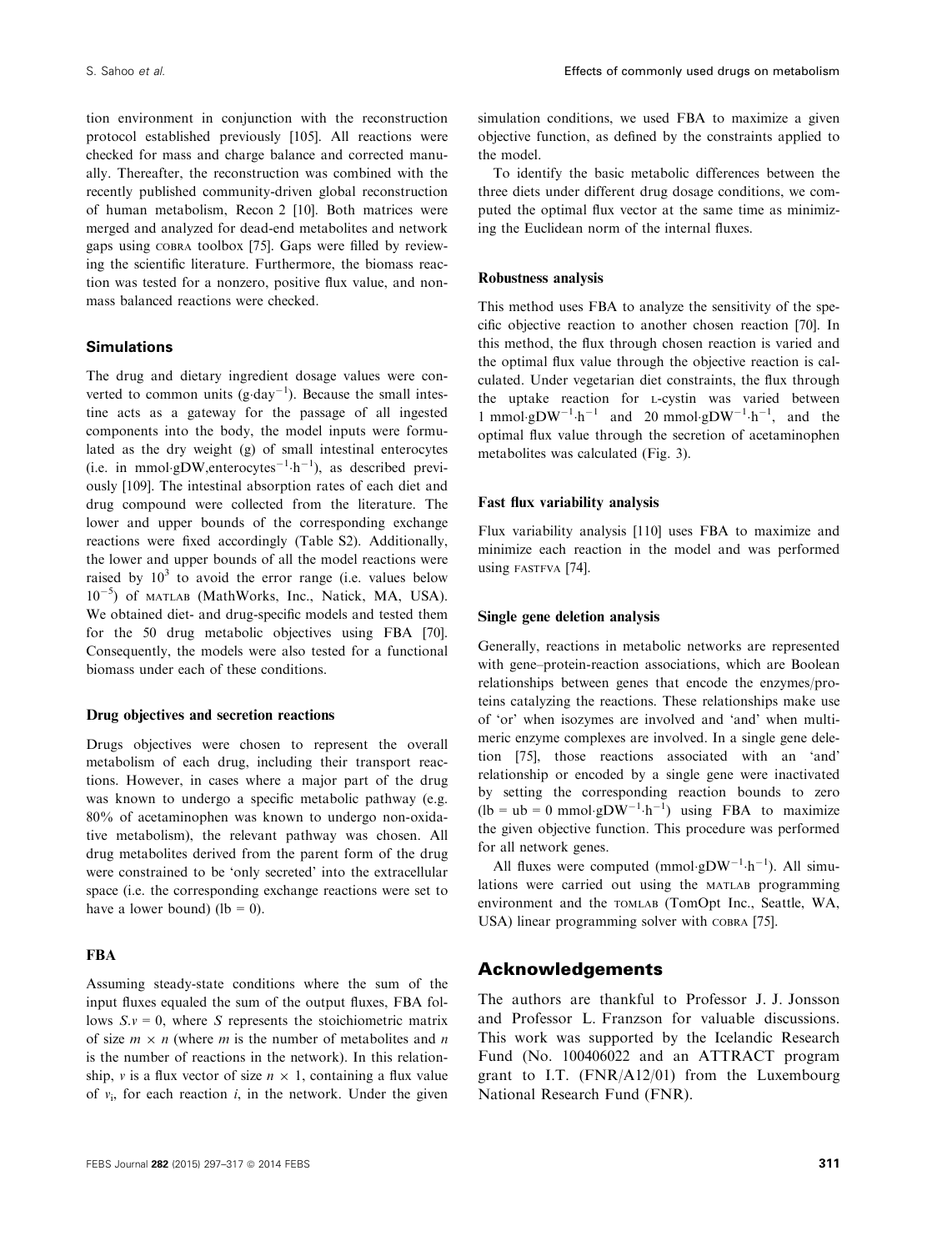# Author contributions

SS designed and performed the experiments, analyzed data and wrote the paper. IT designed the experiments, analyzed data and wrote the paper. HH and RF developed analytical tools.

# References

- 1 Caira MR & Ionescu AC (2005) Drug Metabolism: Current Concepts. Springer, the Netherlands.
- 2 Russel FGM (2010) Transporters: importance in drug absorption, distribution, and removal. In Enzyme- and Transporter-Based Drug-Drug Interactions (Pang KS, Rodrigues AD & Peter RM, eds), pp. 27–49. Springer, New York, NY.
- 3 Brunton L, Lazo J & Parker K (2006) Goodman & Gilman's: The Pharmacological Basis of Therapeutics, 11th edn. The McGraw-Hill Companies, USA.
- 4 Harris RZ, Jang GR & Tsunoda S (2003) Dietary effects on drug metabolism and transport. Clin Pharmacokinet 42, 1071-1088.
- 5 Walter-Sack I & Klotz U (1996) Influence of diet and nutritional status on drug metabolism. Clin Pharmacokinet 31, 47–64.
- 6 Granick S (1965) Hepatic porphyria and drug-induced or chemical porphyria. Ann N Y Acad Sci 123, 188– 197.
- 7 Neale R, Reynolds TM & Saweirs W (2004) Statin precipitated lactic acidosis? J Clin Pathol 57, 989– 990.
- 8 Mampilly GT, Mampilly TK, Christopher R, Chandramohan N & Janaki V (2013) Challenges in diagnosing a metabolic disorder: error of pyruvate metabolism or drug induced? *J Child Neurol* 29, 833– 836.
- 9 Palsson BO (2006) Systems Biology- Properties of Reconstructed Networks. Cambridge University Press, USA.
- 10 Thiele I, Swainston N, Fleming RM, Hoppe A, Sahoo S, Aurich MK, Haraldsdottir H, Mo ML, Rolfsson O, Stobbe MD et al. (2013) A community-driven global reconstruction of human metabolism. Nat Biotechnol 31, 419–425.
- 11 Duarte NC, Becker SA, Jamshidi N, Thiele I, Mo ML, Vo TD, Srivas R & Palsson BO (2007) Global reconstruction of the human metabolic network based on genomic and bibliomic data. Proc Natl Acad Sci USA 104, 1777–1782.
- 12 Jhajra S, Ramesh Varkhede N, Suresh Ahire D, Vidyasagar Naik B, Prasad B, Paliwal J, Singh S & Lyubimov AV (2011) Extrahepatic drug-metabolizing enzymes and their significance. In Encyclopedia of Drug Metabolism and Interactions (Lyubimov AV, ed), pp. 1–99. John Wiley & Sons, Inc., USA.
- 13 Pagliarini R & di Bernardo D (2013) A genome-scale modeling approach to study inborn errors of liver metabolism: toward an in silico patient. J Comput Biol 20, 383–397.
- 14 Shlomi T, Cabili MN & Ruppin E (2009) Predicting metabolic biomarkers of human inborn errors of metabolism. Mol Syst Biol 5, 263.
- 15 Chang RL, Xie L, Bourne PE & Palsson BO (2010) Drug off-target effects predicted using structural analysis in the context of a metabolic network model. PLoS Comput Biol 6, e1000938.
- 16 Agren R, Bordel S, Mardinoglu A, Pornputtapong N, Nookaew I & Nielsen J (2012) Reconstruction of genome-scale active metabolic networks for 69 human cell types and 16 cancer types using INIT. PLoS Comput Biol 8, e1002518.
- 17 Frezza C, Zheng L, Folger O, Rajagopalan KN, MacKenzie ED, Jerby L, Micaroni M, Chaneton B, Adam J, Hedley A et al. (2011) Haem oxygenase is synthetically lethal with the tumour suppressor fumarate hydratase. Nature 477, 225–228.
- 18 Folger O, Jerby L, Frezza C, Gottlieb E, Ruppin E & Shlomi T (2011) Predicting selective drug targets in cancer through metabolic networks. Mol Syst Biol 7, 501.
- 19 Kim HU, Kim SY, Jeong H, Kim TY, Kim JJ, Choy HE, Yi KY, Rhee JH & Lee SY (2011) Integrative genome-scale metabolic analysis of Vibrio vulnificus for drug targeting and discovery. Mol Syst Biol 7, 460.
- 20 Lewis NE, Schramm G, Bordbar A, Schellenberger J, Andersen MP, Cheng JK, Patel N, Yee A, Lewis RA, Eils R et al. (2010) Large-scale in silico modeling of metabolic interactions between cell types in the human brain. Nat Biotechnol 28, 1279–1285.
- 21 Li L, Zhou X, Ching WK & Wang P (2010) Predicting enzyme targets for cancer drugs by profiling human metabolic reactions in NCI-60 cell lines. BMC Bioinformatics 11, 501.
- 22 Mardinoglu A, Agren R, Kampf C, Asplund A, Nookaew I, Jacobson P, Walley AJ, Froguel P, Carlsson LM, Uhlen M et al. (2013) Integration of clinical data with a genome-scale metabolic model of the human adipocyte. Mol Syst Biol 9, 649.
- 23 Wang Y, Eddy JA & Price ND (2012) Reconstruction of genome-scale metabolic models for 126 human tissues using mCADRE. BMC Syst Biol 6, 153.
- 24 Gille C, Bolling C, Hoppe A, Bulik S, Hoffmann S, Hubner K, Karlstadt A, Ganeshan R, Konig M, Rother K et al. (2010) HepatoNet1: a comprehensive metabolic reconstruction of the human hepatocyte for the analysis of liver physiology. Mol Syst Biol 6, 411.
- 25 Krauss M, Schaller S, Borchers S, Findeisen R, Lippert J & Kuepfer L (2012) Integrating cellular metabolism into a multiscale whole-body model. PLoS Comput Biol 8, e1002750.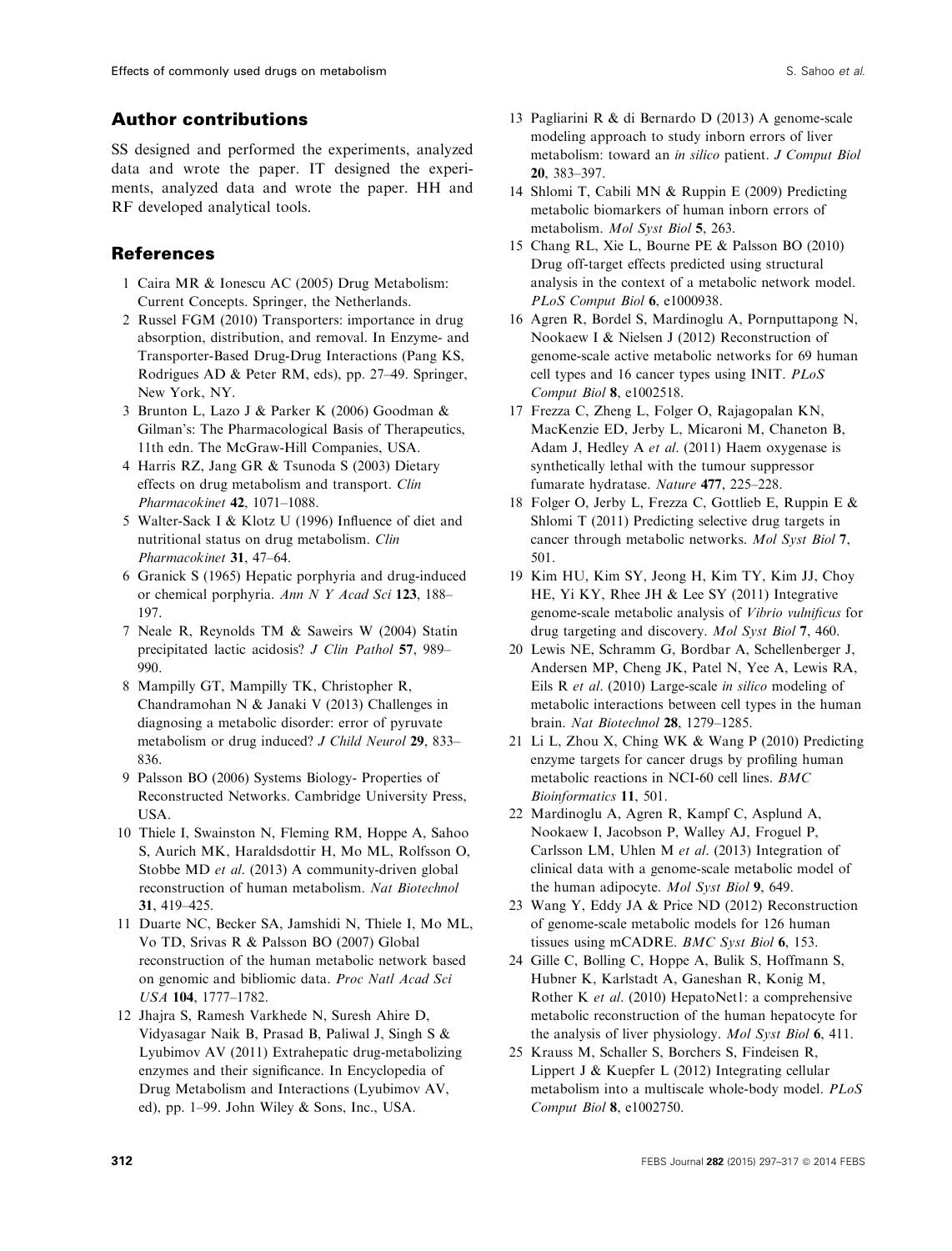- 26 Christians U, Jacobsen W & Floren LC (1998) Metabolism and drug interactions of 3-hydroxy-3 methylglutaryl coenzyme A reductase inhibitors in transplant patients: are the statins mechanistically similar? *Pharmacol Ther* 80, 1-34.
- 27 Ishikawa C, Ozaki H, Nakajima T, Ishii T, Kanai S, Anjo S, Shirai K & Inoue I (2004) A frameshift variant of CYP2C8 was identified in a patient who suffered from rhabdomyolysis after administration of cerivastatin. J Hum Genet 49, 582–585.
- 28 Fujino H, Saito T, Tsunenari Y, Kojima J & Sakaeda T (2004) Metabolic properties of the acid and lactone forms of HMG-CoA reductase inhibitors. Xenobiotica 34, 961–971.
- 29 Sakaeda T, Fujino H, Komoto C, Kakumoto M, Jin JS, Iwaki K, Nishiguchi K, Nakamura T, Okamura N & Okumura K (2006) Effects of acid and lactone forms of eight HMG-CoA reductase inhibitors on CYP-mediated metabolism and MDR1-mediated transport. Pharm Res 23, 506–512.
- 30 Hatanaka T (2000) Clinical pharmacokinetics of pravastatin: mechanisms of pharmacokinetic events. Clin Pharmacokinet 39, 397–412.
- 31 Stearns RA, Chakravarty PK, Chen R & Chiu SH (1995) Biotransformation of losartan to its active carboxylic acid metabolite in human liver microsomes. Role of cytochrome P4502C and 3A subfamily members. Drug Metab Dispos 23, 207–215.
- 32 Knauf H & Mutschler E (1998) Clinical pharmacokinetics and pharmacodynamics of torasemide. Clin Pharmacokinet 34, 1–24.
- 33 Bahn A, Ebbinghaus C, Ebbinghaus D, Ponimaskin EG, Fuzesi L, Burckhardt G & Hagos Y (2004) Expression studies and functional characterization of renal human organic anion transporter 1 isoforms. Drug Metab Dispos 32, 424–430.
- 34 Christians U & Sewing KF (1993) Cyclosporin metabolism in transplant patients. Pharmacol Ther 57, 291–345.
- 35 Fairley JA (1990) Intracellular targets of cyclosporine. J Am Acad Dermatol 23, 1329–1332; discussion 1332– 1334.
- 36 Thomson AW, Bonham CA & Zeevi A (1995) Mode of action of tacrolimus (FK506): molecular and cellular mechanisms. Ther Drug Monit 17, 584–591.
- 37 Christians U & Sewing KF (1995) Alternative cyclosporine metabolic pathways and toxicity. Clin Biochem 28, 547–559.
- 38 Dai Y, Hebert MF, Isoherranen N, Davis CL, Marsh C, Shen DD & Thummel KE (2006) Effect of CYP3A5 polymorphism on tacrolimus metabolic clearance in vitro. Drug Metab Dispos 34, 836–847.
- 39 Drewe J, Beglinger C & Kissel T (1992) The absorption site of cyclosporin in the human gastrointestinal tract. Br J Clin Pharmacol 33, 39–43.
- 40 Tamura S, Tokunaga Y, Ibuki R, Amidon GL, Sezaki H & Yamashita S (2003) The site-specific transport and metabolism of tacrolimus in rat small intestine. J Pharmacol Exp Ther 306, 310–316.
- 41 Rainsford KD (2009) Ibuprofen: pharmacology, efficacy and safety. Inflammopharmacology 17, 275– 342.
- 42 Hinz B, Cheremina O & Brune K (2008) Acetaminophen (paracetamol) is a selective cyclooxygenase-2 inhibitor in man. FASEB J 22, 383– 390.
- 43 Davies NM (2004) Chirality in Drug Design and Development. CRC Press, UK.
- 44 Graham G & Williams K (2004) Metabolism and pharmacokinetics of Ibuprofen. In Aspirin and Related Drugs (Rainsford KD, ed). pp. 180–213. CRC Press, UK.
- 45 Shieh WR & Chen CS (1993) Purification and characterization of novel "2-arylpropionyl-CoA epimerases" from rat liver cytosol and mitochondria. J Biol Chem 268, 3487–3493.
- 46 Tukey RH & Strassburg CP (2000) Human UDPglucuronosyltransferases: metabolism, expression, and disease. Annu Rev Pharmacol Toxicol 40, 581–616.
- 47 Chang SY, Li W, Traeger SC, Wang B, Cui D, Zhang H, Wen B & Rodrigues AD (2008) Confirmation that cytochrome P450 2C8 (CYP2C8) plays a minor role in  $(S)-(+)$ - and  $(R)-(-)$ -ibuprofen hydroxylation *in vitro*. Drug Metab Dispos 36, 2513–2522.
- 48 Graham G. & Hicks M (2004) Pharmacokinetics and metabolism of paracetamol (acetaminophen). In Aspirin and Related Drugs (Rainsford KD, ed). pp. 204–235. CRC Press, UK.
- 49 Coughtrie MW, Sharp S, Tan TM, Bamforth KJ & Wong KP (1990) Liver-specific expression of paracetamol sulphotransferase. Biochem Soc Trans 18, 1209.
- 50 Court MH, Duan SX, von Moltke LL, Greenblatt DJ, Patten CJ, Miners JO & Mackenzie PI (2001) Interindividual variability in acetaminophen glucuronidation by human liver microsomes: identification of relevant acetaminophen UDPglucuronosyltransferase isoforms. J Pharmacol Exp Ther 299, 998–1006.
- 51 Dobson PD & Kell DB (2008) Carrier-mediated cellular uptake of pharmaceutical drugs: an exception or the rule? Nat Rev Drug Discov 7, 205-220.
- 52 Cihlar T, Lin DC, Pritchard JB, Fuller MD, Mendel DB & Sweet DH (1999) The antiviral nucleotide analogs cidofovir and adefovir are novel substrates for human and rat renal organic anion transporter 1. Mol Pharmacol 56, 570–580.
- 53 Campbell DB, Lavielle R & Nathan C (1991) The mode of action and clinical pharmacology of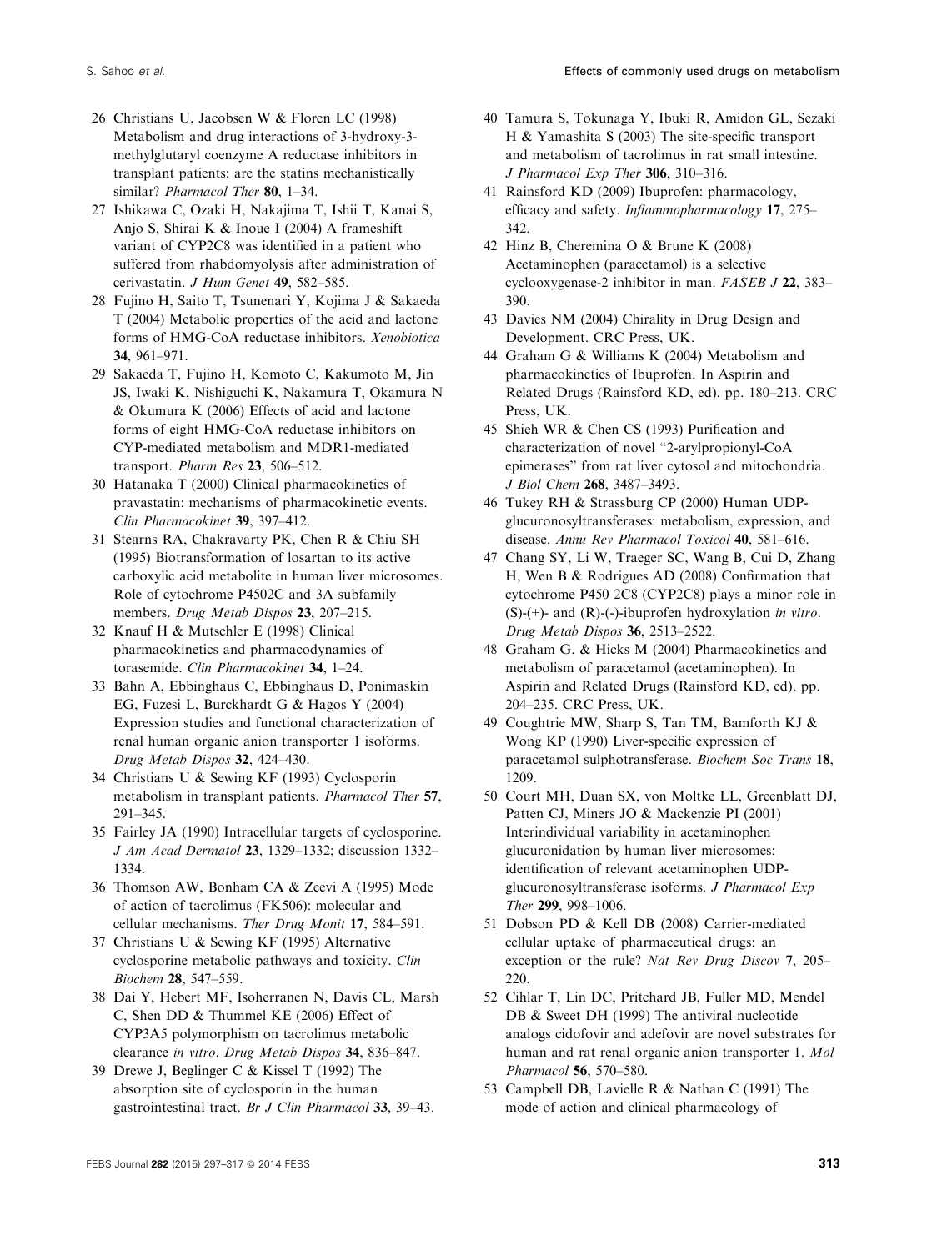gliclazide: a review. Diabetes Res Clin Pract 14 (Suppl 2), S21–S36.

- 54 Reves JG, Fragen RJ, Vinik HR & Greenblatt DJ (1985) Midazolam: pharmacology and uses. Anesthesiology 62, 310–324.
- 55 Day RO, Graham GG, Hicks M, McLachlan AJ, Stocker SL & Williams KM (2007) Clinical pharmacokinetics and pharmacodynamics of allopurinol and oxypurinol. Clin Pharmacokinet 46, 623–644.
- 56 Elliot DJ, Suharjono Lewis BC, Gillam EM, Birkett DJ, Gross AS & Miners JO (2007) Identification of the human cytochromes P450 catalysing the rate-limiting pathways of gliclazide elimination. Br J Clin Pharmacol 64, 450–457.
- 57 Oida T, Yoshida K, Kagemoto A, Sekine Y & Higashijima T (1985) The metabolism of gliclazide in man. Xenobiotica 15, 87-96.
- 58 Paine MF, Shen DD, Kunze KL, Perkins JD, Marsh CL, McVicar JP, Barr DM, Gillies BS & Thummel KE (1996) First-pass metabolism of midazolam by the human intestine. Clin Pharmacol Ther 60, 14–24.
- 59 Sarkar A, Tiwari A, Bhasin PS & Mitra M (2011) Pharmacological and pharmaceutical profile of gliclazide: a review. J Appl Pharm Sci 1, 11–19.
- 60 Heizmann P & Ziegler WH (1981) Excretion and metabolism of 14C-midazolam in humans following oral dosing. Arzneimittelforschung 31, 2220–2223.
- 61 Arellano C, Philibert C, Vachoux C, Woodley J & Houin G (2007) The metabolism of midazolam and comparison with other CYP enzyme substrates during intestinal absorption: in vitro studies with rat everted gut sacs. J Pharm Pharm Sci 10, 26–36.
- 62 Pastor-Anglada M, Errasti-Murugarren E, Aymerich I & Casado FJ (2007) Concentrative nucleoside transporters (CNTs) in epithelia: from absorption to cell signaling. J Physiol Biochem 63, 97–110.
- 63 Kell DB, Dobson PD, Bilsland E & Oliver SG (2013) The promiscuous binding of pharmaceutical drugs and their transporter-mediated uptake into cells: what we (need to) know and how we can do so. Drug Discov Today 18, 218–239.
- 64 Niemi M, Pasanen MK & Neuvonen PJ (2011) Organic anion transporting polypeptide 1B1: a genetically polymorphic transporter of major importance for hepatic drug uptake. Pharmacol Rev 63, 157–181.
- 65 Omkvist DH, Brodin B & Nielsen CU (2010) Ibuprofen is a non-competitive inhibitor of the peptide transporter hPEPT1 (SLC15A1): possible interactions between hPEPT1 substrates and ibuprofen. Br J Pharmacol 161, 1793–1805.
- 66 U.S. Department of Agriculture, A. R. S. (NHANES 2007–2008) Nutrient Intakes from Food: Mean Amounts Consumed per Individual, by Gender and Age, What We Eat in America.
- 67 U.S. Department of Agriculture, A. R. S. (2011) USDA National Nutrient Database for Standard Reference, Release 24. Nutrient Data Laboratory Home Page.
- 68 Gropper SS, Smith JL & Groff JL (2009) Advanced Nutrition and Human Metabolism, 5th edn. Wadaworth Cengage Learning, USA.
- 69 USDA: Agricultural Research Service, N. a. l., Nutrient Data Laboratory (2012) USDA National Nutrient Database for Standard Reference Release 25.
- 70 Orth JD, Thiele I & Palsson BO (2010) What is flux balance analysis? Nat Biotechnol 28, 245–248.
- 71 Spahn-Langguth H & Langguth P (2001) Grapefruit juice enhances intestinal absorption of the Pglycoprotein substrate talinolol. Eur J Pharm Sci 12, 361–367.
- 72 Foster BC, Foster MS, Vandenhoek S, Krantis A, Budzinski JW, Arnason JT, Gallicano KD & Choudri S (2001) An *in vitro* evaluation of human cytochrome P450 3A4 and P-glycoprotein inhibition by garlic. J Pharm Pharm Sci 4, 176–184.
- 73 Goasduff T, Dreano Y, Guillois B, Menez JF & Berthou F (1996) Induction of liver and kidney CYP1A1/1A2 by caffeine in rat. Biochem Pharmacol 52, 1915–1919.
- 74 Gudmundsson S & Thiele I (2010) Computationally efficient flux variability analysis. BMC Bioinformatics 11, 489.
- 75 Parikh S, Saneto R, Falk MJ, Anselm I, Cohen BH, Haas R & Medicine Society TM (2009) A modern approach to the treatment of mitochondrial disease. Curr Treat Options Neurol 11, 414–430.
- 76 Littarru GP & Langsjoen P (2007) Coenzyme Q10 and statins: biochemical and clinical implications. Mitochondrion 7(Suppl), S168–S174.
- 77 Deichmann R, Lavie C & Andrews S (2010) Coenzyme q10 and statin-induced mitochondrial dysfunction. Ochsner J 10, 16–21.
- 78 Schellenberger J, Que R, Fleming RM, Thiele I, Orth JD, Feist AM, Zielinski DC, Bordbar A, Lewis NE, Rahmanian S et al. (2011) Quantitative prediction of cellular metabolism with constraint-based models: the COBRA Toolbox v2.0. Nat Protoc 6, 1290–1307.
- 79 Sahoo S, Franzson L, Jonsson JJ & Thiele I (2012) A compendium of inborn errors of metabolism mapped onto the human metabolic network. Mol BioSyst 8, 2545–2558.
- 80 Maltz HC, Balog DL & Cheigh JS (1999) Rhabdomyolysis associated with concomitant use of atorvastatin and cyclosporine. Ann Pharmacother 33, 1176–1179.
- 81 Corpier CL, Jones PH, Suki WN, Lederer ED, Quinones MA, Schmidt SW & Young JB (1988) Rhabdomyolysis and renal injury with lovastatin use.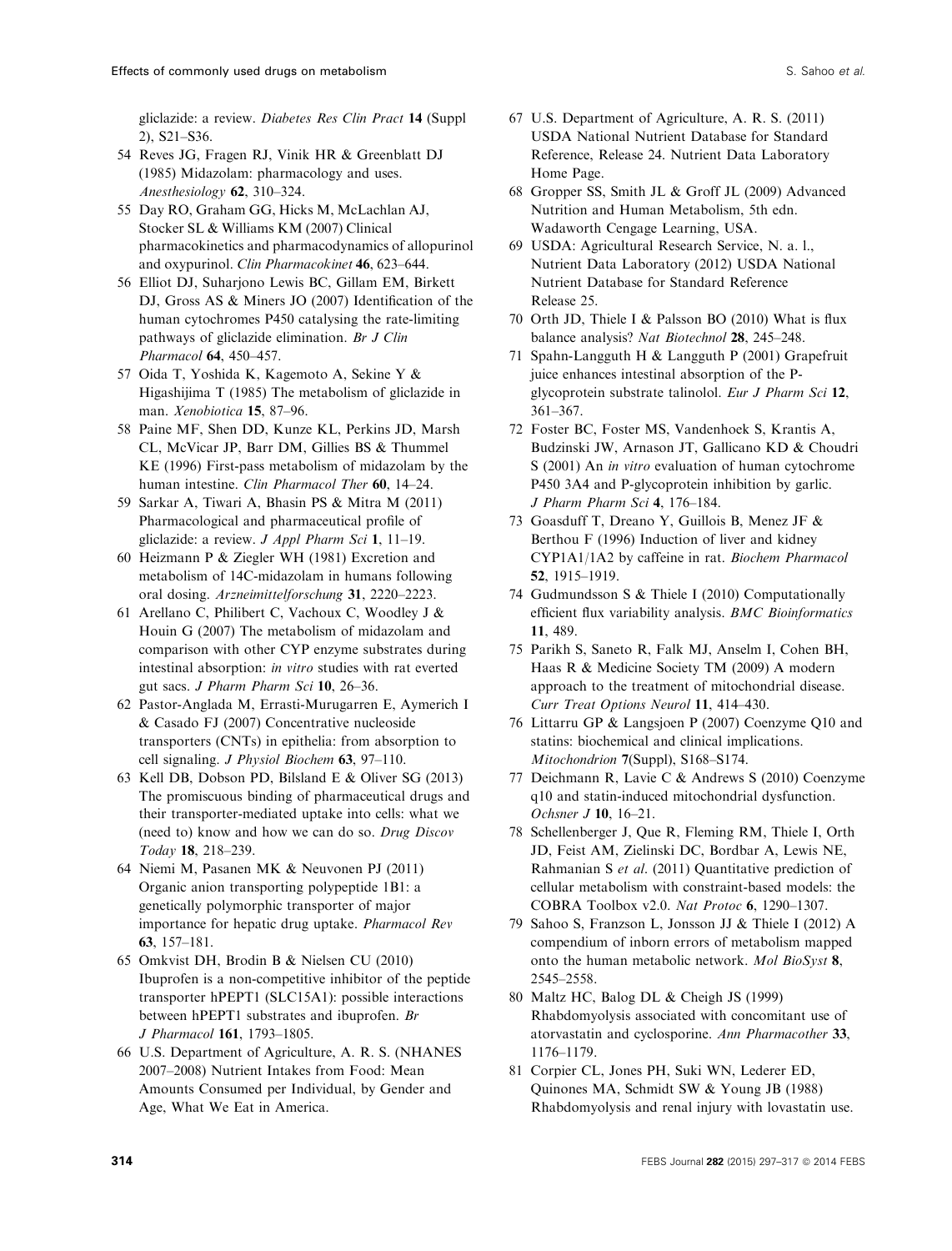Report of two cases in cardiac transplant recipients. JAMA 260, 239–241.

- 82 Southworth MR & Mauro VF (1997) The use of HMG-CoA reductase inhibitors to prevent accelerated graft atherosclerosis in heart transplant patients. Ann Pharmacother 31, 489–491.
- 83 Saad R, Rizkallah MR & Aziz RK (2012) Gut Pharmacomicrobiomics: the tip of an iceberg of complex interactions between drugs and gut-associated microbes. Gut Pathog 4, 16.
- 84 Gregus Z, Kim HJ, Madhu C, Liu Y, Rozman P & Klaassen CD (1994) Sulfation of acetaminophen and acetaminophen-induced alterations in sulfate and 3'phosphoadenosine 5'-phosphosulfate homeostasis in rats with deficient dietary intake of sulfur. Drug Metab Dispos 22, 725–730.
- 85 Price VF & Jollow DJ (1989) Effects of sulfur-amino acid-deficient diets on acetaminophen metabolism and hepatotoxicity in rats. Toxicol Appl Pharmacol 101, 356–369.
- 86 Lampe JW, King IB, Li S, Grate MT, Barale KV, Chen C, Feng Z & Potter JD (2000) Brassica vegetables increase and apiaceous vegetables decrease cytochrome P450 1A2 activity in humans: changes in caffeine metabolite ratios in response to controlled vegetable diets. Carcinogenesis 21, 1157–1162.
- 87 Krishnaswamy K, Kalamegham R & Naidu NA (1984) Dietary influences on the kinetics of antipyrine and aminopyrine in human subjects. Br J Clin Pharmacol 17, 139–146.
- 88 Paoletti R, Corsini A & Bellosta S (2002) Pharmacological interactions of statins. Atheroscler Suppl 3, 35–40.
- 89 Chin C, Gamberg P, Miller J, Luikart H & Bernstein D (2002) Efficacy and safety of atorvastatin after pediatric heart transplantation. J Heart Lung Transplant 21, 1213–1217.
- 90 Renders L, Mayer-Kadner I, Koch C, Scharffe S, Burkhardt K, Veelken R, Schmieder RE & Hauser IA (2001) Efficacy and drug interactions of the new HMG-CoA reductase inhibitors cerivastatin and atorvastatin in CsA-treated renal transplant recipients. Nephrol Dial Transplant 16, 141–146.
- 91 Vladutiu GD, Simmons Z, Isackson PJ, Tarnopolsky M, Peltier WL, Barboi AC, Sripathi N, Wortmann RL & Phillips PS (2006) Genetic risk factors associated with lipid-lowering drug-induced myopathies. Muscle Nerve 34, 153–162.
- 92 Baker SK & Samjoo IA (2008) A neuromuscular approach to statin-related myotoxicity. Can J Neurol Sci 35, 8–21.
- 93 Vladutiu GD (2008) Genetic predisposition to statin myopathy. Curr Opin Rheumatol 20, 648-655.
- 94 Coleman MD (2010) Human Drug Metabolism: An Introduction. Wiley Online Library, UK.
- 95 Fernandes J, Saudubray JM, Berghe Gvd & Walter JH (2006) Inborn Metabolic Diseases: Diagnosis and Treatment. Springer Publication, Germany.
- 96 Vormfelde SV, Schirmer M, Hagos Y, Toliat MR, Engelhardt S, Meineke I, Burckhardt G, Nurnberg P & Brockmoller J (2006) Torsemide renal clearance and genetic variation in luminal and basolateral organic anion transporters. Br J Clin Pharmacol 62, 323–335.
- 97 Whirl-Carrillo M, McDonagh EM, Hebert JM, Gong L, Sangkuhl K, Thorn CF, Altman RB & Klein TE (2012) Pharmacogenomics knowledge for personalized medicine. Clin Pharmacol Ther 92, 414-417.
- 98 Knox C, Law V, Jewison T, Liu P, Ly S, Frolkis A, Pon A, Banco K, Mak C, Neveu V et al. (2011) DrugBank 3.0: a comprehensive resource for 'omics' research on drugs. Nucleic Acids Res 39, D1035– D1041.
- 99 Wishart DS, Tzur D, Knox C, Eisner R, Guo AC, Young N, Cheng D, Jewell K, Arndt D, Sawhney S et al. (2007) HMDB: the Human Metabolome Database. Nucleic Acids Res 35, D521–D526.
- 100 Hastings J, de Matos P, Dekker A, Ennis M, Harsha B, Kale N, Muthukrishnan V, Owen G, Turner S, Williams M et al. (2013) The ChEBI reference database and ontology for biologically relevant chemistry: enhancements for 2013. Nucleic Acids Res 41, D456–D463.
- 101 Bolton EE, Wang Y, Thiessen PA & Bryant SH (2008) Chapter 12 PubChem: integrated platform of small molecules and biological activities. In Annual Reports in Computational Chemistry (Ralph AW & David CS, eds), pp. 217–241. Elsevier, UK.
- 102 Maglott D, Ostell J, Pruitt KD & Tatusova T (2011) Entrez Gene: gene-centered information at NCBI. Nucleic Acids Res 39, D52–D57.
- 103 Consortium, U (2012) Reorganizing the protein space at the Universal Protein Resource (UniProt). Nucleic Acids Res 40, D71–D75.
- 104 Scheer M, Grote A, Chang A, Schomburg I, Munaretto C, Rother M, Sohngen C, Stelzer M, Thiele J & Schomburg D (2011) BRENDA, the enzyme information system in 2011. Nucleic Acids Res 39, D670–D676.
- 105 Thiele I & Palsson BO (2010) A protocol for generating a high-quality genome-scale metabolic reconstruction. Nat Protoc 5, 93–121.
- 106 A Report of the Panel on Macronutrients, S. o. U. R. L. o. N. I., Uses of Dietary Reference Intakes, Standing Committee on the Scientific Evaluation of Dietary Reference Intakes (2005) Dietary Reference Intakes for Energy, Carbohydrate, Fiber, Fat, Fatty Acids, Cholesterol, Protein, and Amino Acids (Macronutrients). The National Academies Press, Washington, DC.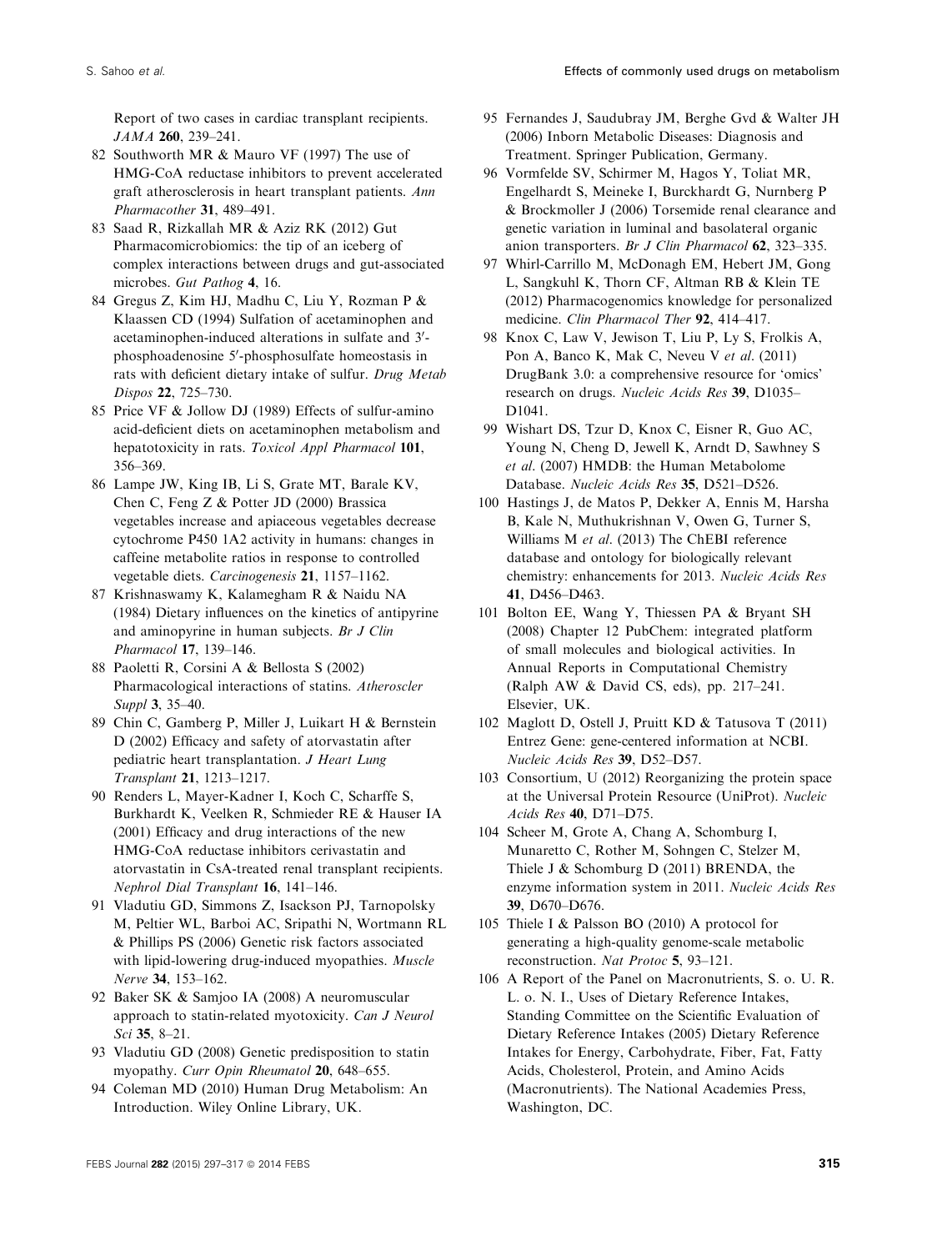- 107 Fernandez ML & Calle M (2010) Revisiting dietary cholesterol recommendations: does the evidence support a limit of 300 mg/d? Curr Atheroscler Rep 12, 377–383.
- 108 Thorleifsson SG & Thiele I (2011) rBioNet: A COBRA toolbox extension for reconstructing high-quality biochemical networks. Bioinformatics 27, 2009–2010.
- 109 Sahoo S & Thiele I (2013) Predicting the impact of diet and enzymopathies on human small intestinal epithelial cells. Hum Mol Genet 22, 2705–2722.
- 110 Mahadevan R & Schilling CH (2003) The effects of alternate optimal solutions in constraint-based genomescale metabolic models. Metab Eng 5, 264–276.
- 111 Jacobsen W, Kirchner G, Hallensleben K, Mancinelli L, Deters M, Hackbarth I, Baner K, Benet LZ, Sewing KF & Christians U (1999) Small intestinal metabolism of the 3-hydroxy-3-methylglutarylcoenzyme A reductase inhibitor lovastatin and comparison with pravastatin. J Pharmacol Exp Ther 291, 131–139.
- 112 Tornio A, Pasanen MK, Laitila J, Neuvonen PJ & Backman JT (2005) Comparison of 3-hydroxy-3 methylglutaryl coenzyme A (HMG-CoA) reductase inhibitors (statins) as inhibitors of cytochrome P450 2C8. Basic Clin Pharmacol Toxicol 97, 104–108.
- 113 Treacy E, Arbour L, Chessex P, Graham G, Kasprzak L, Casey K, Bell L, Mamer O & Scriver CR (1996) Glutathione deficiency as a complication of methylmalonic acidemia: response to high doses of ascorbate. J Pediatr 129, 445–448.
- 114 Prueksaritanont T, Gorham LM, Ma B, Liu L, Yu X, Zhao JJ, Slaughter DE, Arison BH & Vyas KP (1997) In vitro metabolism of simvastatin in humans [SBT] identification of metabolizing enzymes and effect of the drug on hepatic P450s. Drug Metab Dispos 25, 1191–1199.
- 115 Chen C, Mireles RJ, Campbell SD, Lin J, Mills JB, Xu JJ & Smolarek TA (2005) Differential interaction of 3-hydroxy-3-methylglutaryl-coa reductase inhibitors with ABCB1, ABCC2, and OATP1B1. Drug Metab Dispos 33, 537–546.
- 116 Park JE, Kim KB, Bae SK, Moon BS, Liu KH & Shin JG (2008) Contribution of cytochrome P450 3A4 and 3A5 to the metabolism of atorvastatin. Xenobiotica 38, 1240–1251.
- 117 Goosen TC, Bauman JN, Davis JA, Yu C, Hurst SI, Williams JA & Loi CM (2007) Atorvastatin glucuronidation is minimally and nonselectively inhibited by the fibrates gemfibrozil, fenofibrate, and fenofibric acid. Drug Metab Dispos 35, 1315–1324.
- 118 Kivisto KT & Niemi M (2007) Influence of drug transporter polymorphisms on pravastatin pharmacokinetics in humans. Pharm Res 24, 239–247.
- 119 Scripture CD & Pieper JA (2001) Clinical pharmacokinetics of fluvastatin. Clin Pharmacokinet 40, 263–281.
- 120 Beaird SL (2000) HMG-CoA reductase inhibitors: assessing differences in drug interactions and safety profiles. J Am Pharm Assoc (Wash) 40, 637– 644.
- 121 Boberg M, Angerbauer R, Fey P, Kanhai WK, Karl W, Kern A, Ploschke J & Radtke M (1997) Metabolism of cerivastatin by human liver microsomes in vitro. Characterization of primary metabolic pathways and of cytochrome P450 isozymes involved. Drug Metab Dispos 25, 321–331.
- 122 Fujino H, Yamada I, Shimada S, Yoneda M & Kojima J (2003) Metabolic fate of pitavastatin, a new inhibitor of HMG-CoA reductase: human UDPglucuronosyltransferase enzymes involved in lactonization. Xenobiotica 33, 27–41.
- 123 Duggan ST (2012) Pitavastatin: a review of its use in the management of hypercholesterolaemia or mixed dyslipidaemia. Drugs 72, 565–584.
- 124 White CM (2002) A review of the pharmacologic and pharmacokinetic aspects of rosuvastatin. J Clin Pharmacol 42, 963–970.
- 125 Bolego C, Poli A, Cignarella A, Catapano AL & Paoletti R (2002) Novel statins: pharmacological and clinical results. Cardiovasc Drugs Ther 16, 251–257.
- 126 Sica DA, Gehr TW & Ghosh S (2005) Clinical pharmacokinetics of losartan. Clin Pharmacokinet 44, 797–814.
- 127 Krieter PA, Colletti AE, Miller RR & Stearns RA (1995) Absorption and glucuronidation of the angiotensin II receptor antagonist losartan by the rat intestine. J Pharmacol Exp Ther 273, 816–822.
- 128 Zhang QY, Kaminsky LS, Dunbar D, Zhang J & Ding X (2007) Role of small intestinal cytochromes p450 in the bioavailability of oral nifedipine. Drug Metab Dispos 35, 1617–1623.
- 129 Patki KC, Von Moltke LL & Greenblatt DJ (2003) In vitro metabolism of midazolam, triazolam, nifedipine, and testosterone by human liver microsomes and recombinant cytochromes p450: role of cyp3a4 and cyp3a5. Drug Metab Dispos 31, 938–944.
- 130 Hamman MA, Thompson GA & Hall SD (1997) Regioselective and stereoselective metabolism of ibuprofen by human cytochrome P450 2C. Biochem Pharmacol 54, 33–41.
- 131 Kalsi SS, Wood DM, Waring WS & Dargan PI (2011) Does cytochrome P450 liver isoenzyme induction increase the risk of liver toxicity after paracetamol overdose? Open Access Emerg Med 3, 69–76.
- 132 Graham GG & Williams KM (2004) Aspirin and Related Drugs. CRC Press, UK.